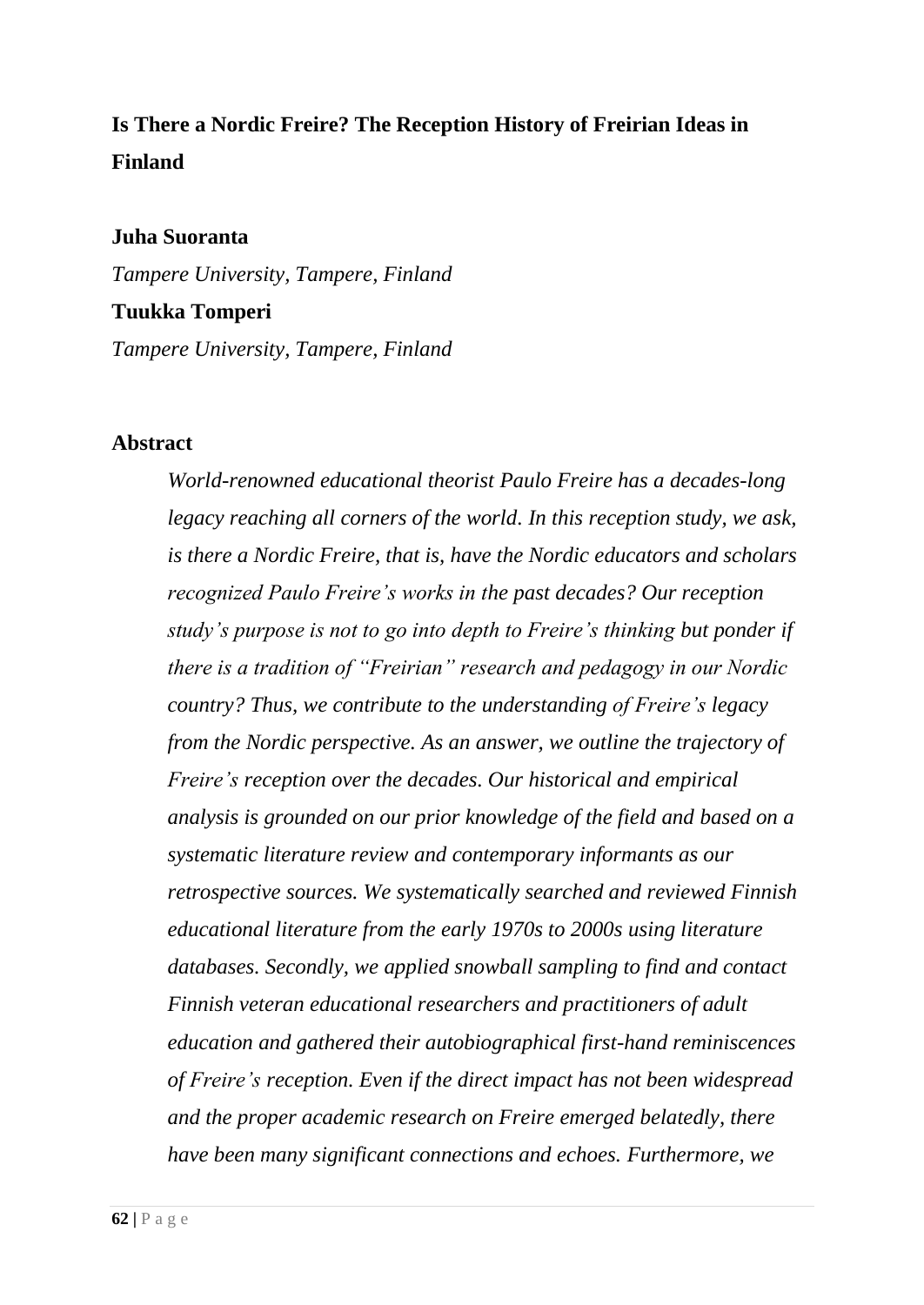*highlight that the Finnish educational system's renewal since the late 1960s was parallel to the Freirian spirit of educational, social justice. In conclusion, we suggest that by applying the Freirian approach, it is possible to develop critical literacy and a sense of initiative for the oppressed*.

**Keywords:** *Paulo Freire, Finland, educational theory and history, education for social justice* 

# **Introduction**

World-renowned educational theorist Paulo Freire (1921–1997) was widely known around the world already in the late 1960s. His literacy campaigns had attracted attention, as did his exile and his radical educational work in Chile and his lectures in the United States. As is well known, Freire's literacy campaigns and educational theory were taken up and put into practice from an early stage in many countries, particularly in South America and Africa. At the turn of the decade and in the early 1970s, numerous texts featuring Freire's ideas were published in Portuguese, Spanish, and English. However, more extensive research on Freire's work did not begin until the 1980s, particularly in Brazil, to where he had returned at the time, and in the United States, where many Spanish- or Portuguese-speaking researchers had established close academic ties. $1$ 

Global interest in Freire's work has continued to this day. There is an abundance of scholarly work on Freire in the Anglo-American research literature alone (see, e.g., Au 2018; Gadotti 1994; Darder 2002; Darder 2018; Kirylo 2020; Lake & Kress 2013; Mayo 2008; McLaren 2000; McLaren 2015; Torres 2014, 2019) not to mention other research traditions in different language areas (see Peters & Besley 2015). It is crucial to study Freire's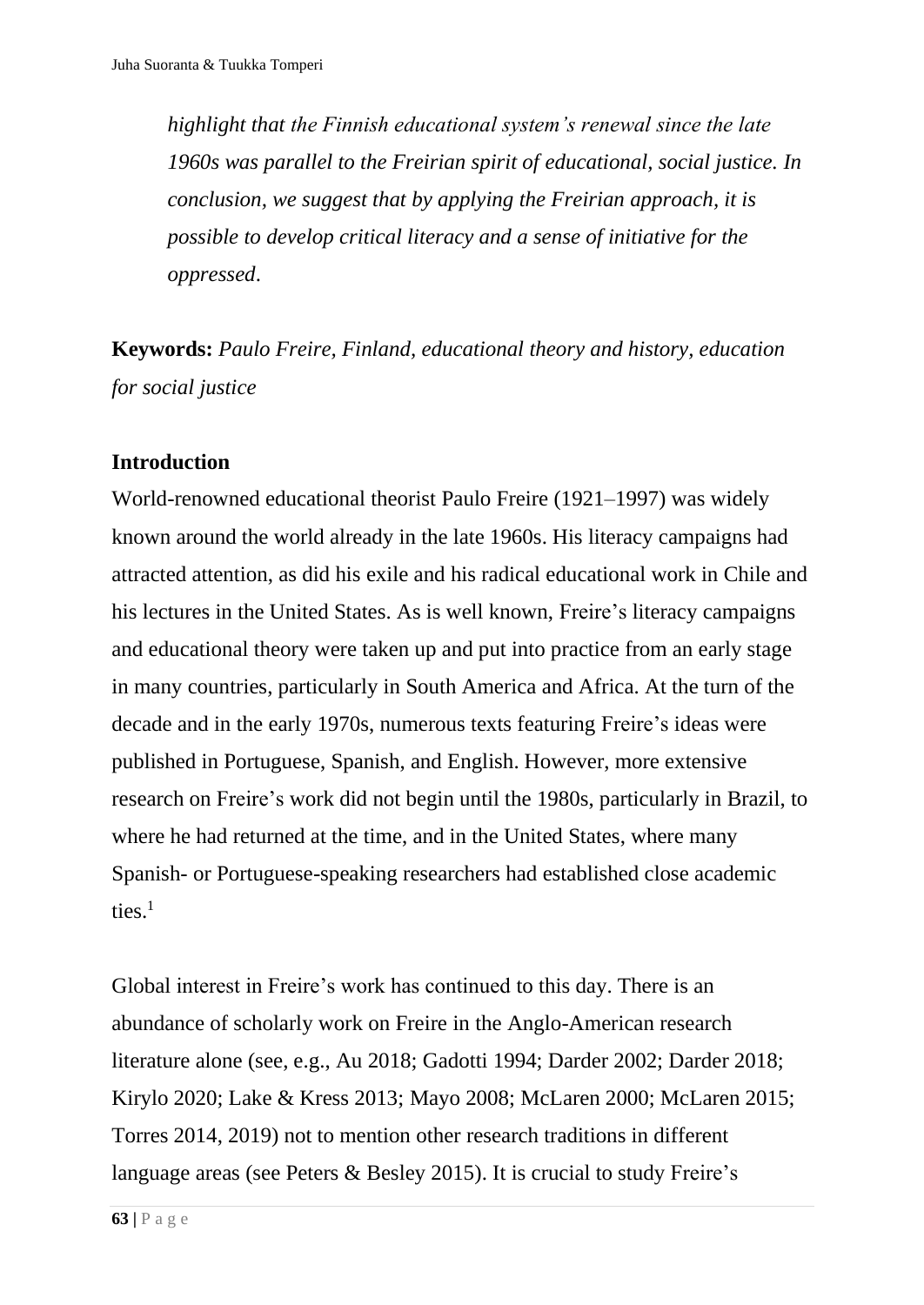reception in various locations to grasp different aspects of his influence gradually. In 2021 educators and scholars worldwide have celebrated Freire's Centennial (primarily online due to the Covid-19 pandemic).

In what follows, we do not analyze Freire's thought but focus instead on his *reception* in the Nordic context, namely in Finland. The Nordic countries have a rich and relatively long tradition of folk culture and education (bildning), dating from the 19th century. Therefore, it is not clear or self-evident how a "man from Recife" (Kirylo 2013) has been received in Finland over the decades. Thus, we were interested in finding out how Paulo Freire's thoughts were received and used in this context, if at all.

Freire's *magnum opus*, *Pedagogy of the Oppressed,* was published in 1968, and his early writings were translated into several languages since the late 1960s. *Pedagogy of the Oppressed* gained its most sweeping significance within the debate that began in the human and social sciences and social criticism in the second half of the 1960s. The discussion focused on social and educational sciences' role, social impact, and knowledge interests. <sup>2</sup> The critical debate on the social sciences was closely linked to the new political movements of the 1960s and perhaps most strongly to the radical student movement.

As a broad characterization, progressive educators and scholars knew Paulo Freire's name in Finland during 1970–1990. Still, his works were rarely read, and Freire's thinking was often known only superficially. The situation in the neighboring country Sweden was different since there were major translations of Freire's books in the 1970s. In Finland, the original interest in Freire was grounded in the new movements of social activism of the 1960s and early 1970s following familiar Western patterns. This interest was strengthened by rapidly growing concerns with Latin American issues in Finland. In the 1970s and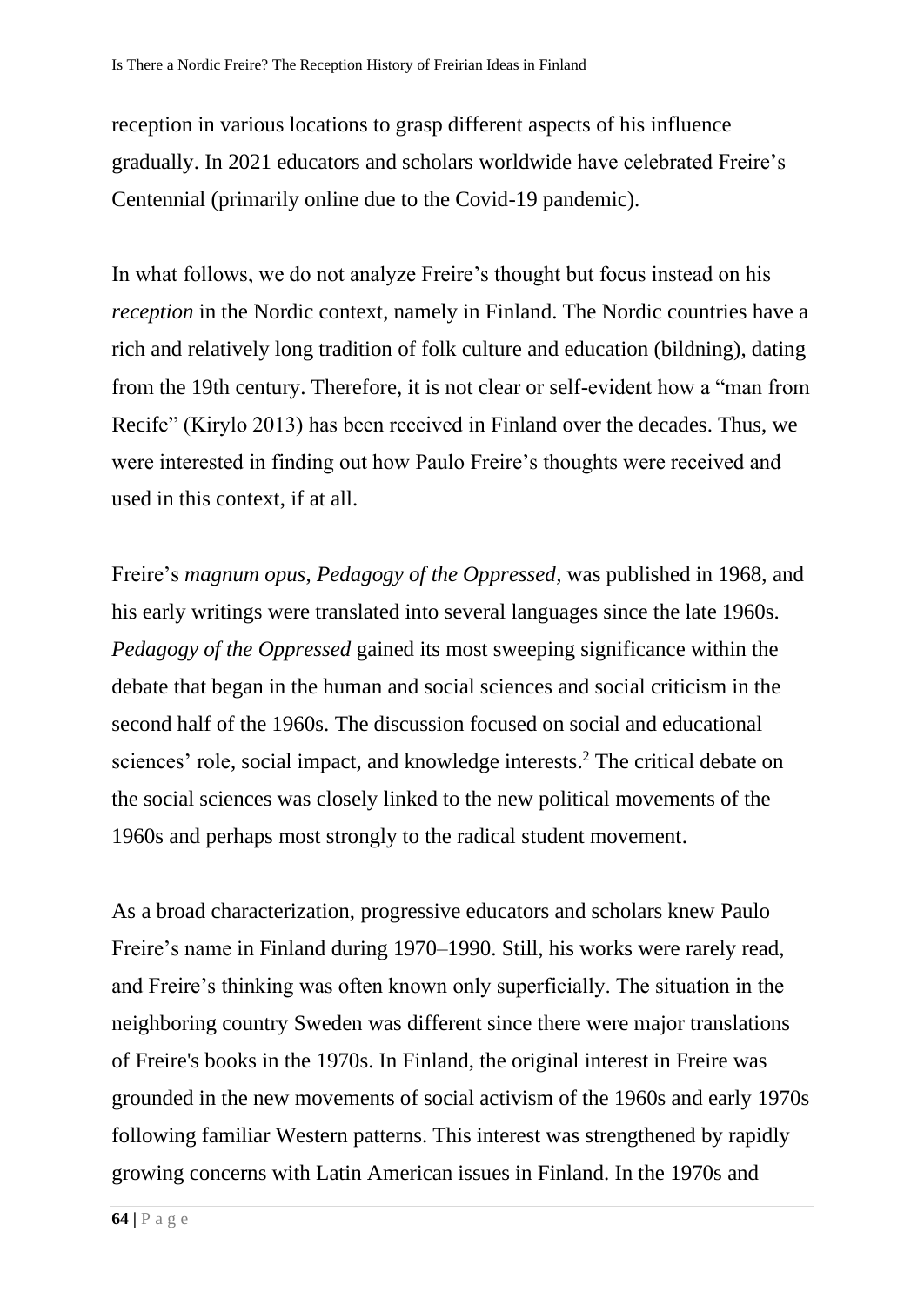1980s, Freire's ideas lived mainly in the field of liberal adult education. Proper academic research on Freire did not begin until the late 1990s and early 2000s.

In this article, we examine whether there are recognizable traditions of "Freirian" research and pedagogy in our Nordic country and what have been the main features of Freire's reception.

# **Methods**

We have used two sets and types of empirical data in our analysis: a systematic review of reception in literary sources and data collection using informants who worked contemporarily in the relevant fields of education and research.

First, we searched several Finnish databases (principally the Finnish national bibliography Fennica and the article database Arto) to form our corpus of research on Freire and Freire-related research and literature published in Finland from the 1970s on. We started by using "Freire" as the keyword in our searches. Then we expanded the scope of the search by widely checking possibly related books and publications dealing with critical educational issues, adult education, and Latin American topics, even when there was no mention of Freire as a keyword in the database entries. Thus, our systematic literature review consisted of Finnish authors' articles, pamphlets and books, book translations from the Latin American authors and various Finnish study materials in liberal adult education from the late 1960s to 1970s, and educational research literature from the 1970s on, referring directly or indirectly to Freire, his philosophy or his literacy method.

We categorized the findings according to their form and content, especially to see whether the contribution was originally Finnish or a translation, whether it was an article or a monograph, whether it was research-oriented or practice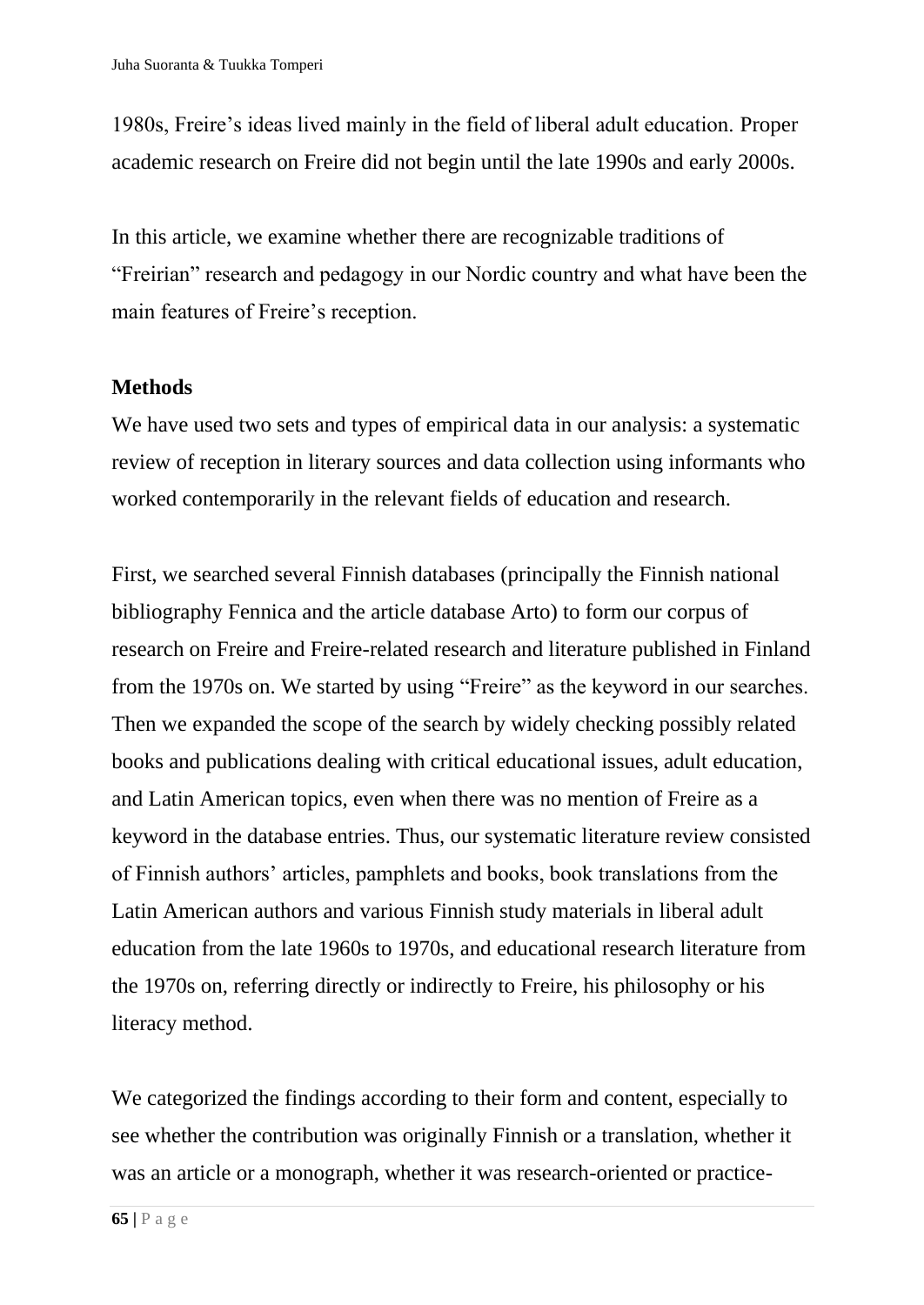oriented, whether it contained mainly *original research* using and elaborating Freire's ideas or a *general introduction* to Freire's thinking, and also registering what were the fields of application and particular pedagogical or theoretical perspectives of the texts. These distinctions are rarely clear-cut, and we did not try to quantify the categories. Instead, we used them to robustly ground our interpretation of the *tendencies* we found in the general nature of related literature (Tight 2019).

In addition, we used the method of snowball sampling to gather information from Freire's contemporaries. This method is defined by identifying an initial subject who can then provide other actors' names (Atkinson & Flint 2004). As a purposive sampling technique, snowball sampling can be applied "in situations where there are no lists or other obvious sources for locating members of the population of interest," and it is especially "useful for locating hidden populations" (Morgan, 2008, p. 816).

For us, this method's principal value was obtaining people who had 'hidden' memories and unwritten history on Freire's (possible) presence in Finnish liberal adult education and universities' practices. We contacted veteran educational researchers and actors in liberal adult education, introduced our research project, and asked them the following questions: When did you first encounter Freire's name, texts, and ideas? How and where Freire's ideas were used in Finland? Have Freire's ideas been utilized in research and teaching or otherwise in universities and society? Also, we asked them if they knew other persons we should contact. We began with people we already could identify under our prior knowledge of the field and people whose names we had encountered through the review of literary reception. In total, we contacted over 30 people and received 19 responses with informative content concerning the actual subject matter of our queries. We sent all of the informants at some point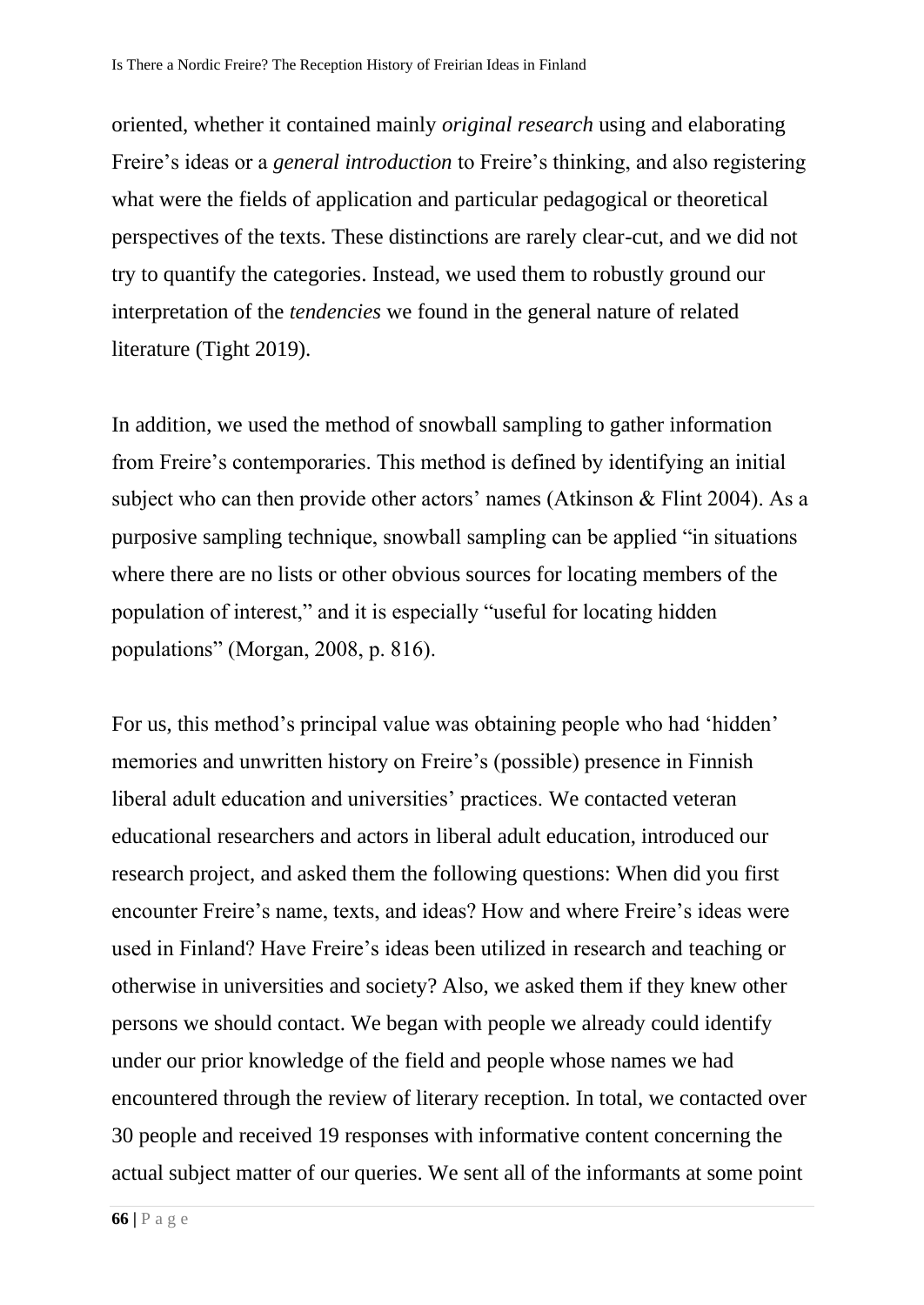an email message containing the basic information of our inquiry and the questions mentioned above. We knew some of them in advance, and some we also contacted by phone afterward to elaborate on some details in their answers. Four out of five of our informants represent the older generation who were active or at least students in the 1970s and have retired by now. Around three out of four were academics in different university positions during the period under inquiry. The rest were active in liberal adult education in practice (as were some of the academics also).

We aimed to *reconstruct a comprehensive historical view of the tendencies and the main fields and perspectives within the* reception *of Freire in Finland*. The literature review result and the query data have been analyzed, combined, condensed, and summarized. We report them mainly in a chronological manner to offer a narrative view of the reception history. We do not minutely specify individual findings from the data in the text, apart from direct quotes and literature references, as both sources inform our reconstruction of data, and all the information we gathered is incorporated in the exposition. We begin with an overview and follow up with the most significant examples of impulses acquired from Freire.

# **Freire's Reception in Finland: Overview**

# *Original reception and contemporary context (1970–)*

In Finland, too, the early interest that Freire aroused was based on and linked to the social movements of the 1960s: radical leftist movements, labor movements, student insurgency, women's liberation movement and feminism, youth movements, civil rights movement, children's rights movement, the peace movement, "Third Worldism." Also, the general concern in Latin American issues began to grow in Finland since the late 1960s. It culminated following the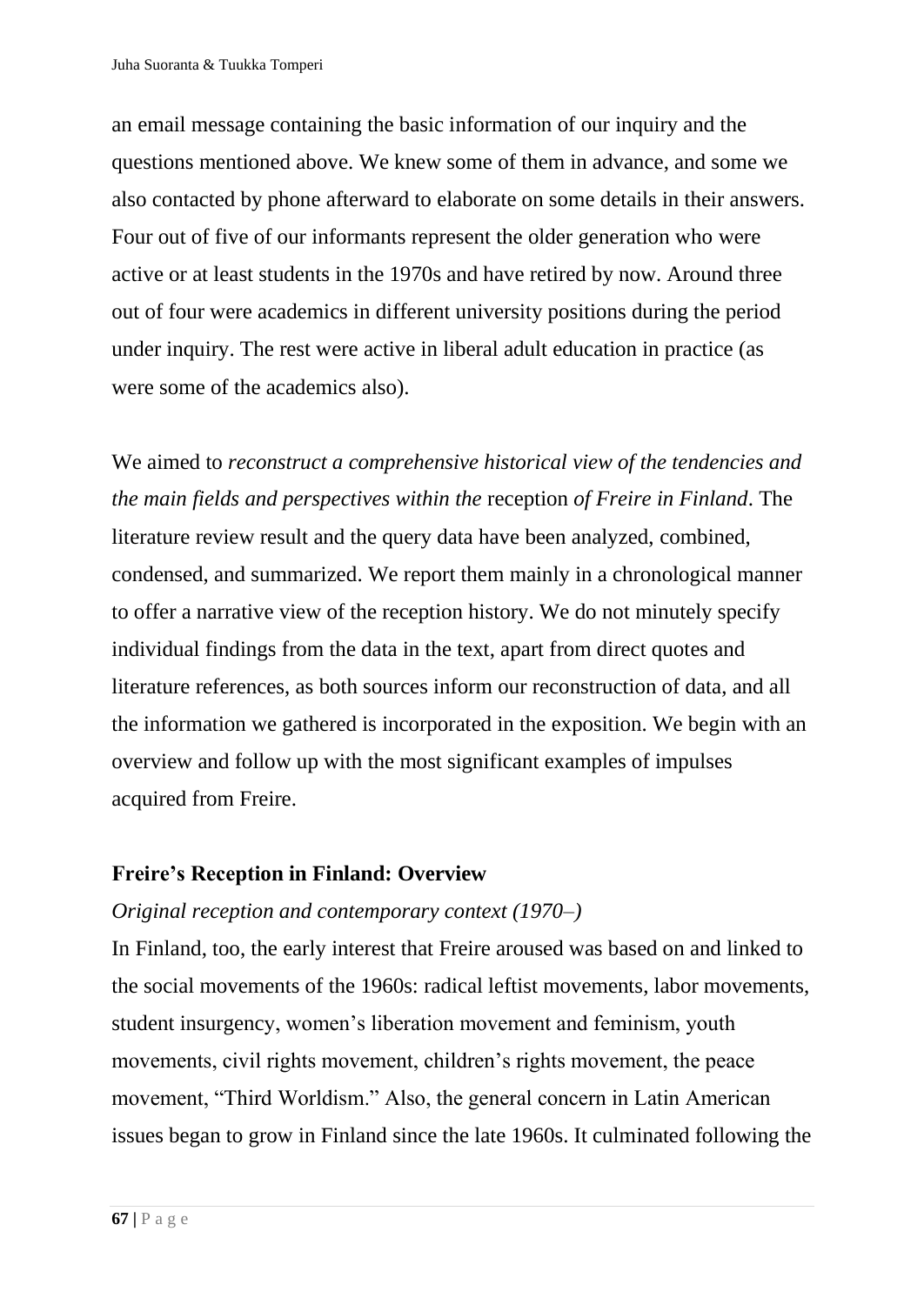military coup in Chile. In Finland and other Nordic countries, it created an unusual movement of solidarity and support for the country's opposition.<sup>3</sup>

Interest in Latin American issues focused on music, literature, and politics – often combining the three, as in the "New Song" (*la Nueva canción*) movement. In a short period, there was a considerable amount of commentaries and translated books on Latin America. For the new (and mainly youthful) political left, the anti-imperialist movement in Latin American debates became one of the central reference points and shared experiences.

To mention a few examples to give an idea of the liveliness of this culturalpolitical activity at the time: Independent (and openly leftist) record company Love Records, which specialized in alternative and radical music (and which published most of the *Nueva canción* -recordings in Finland), was founded in 1966. Their record *Lautanen Guatemalan verta* ("A Plate of Guatemala's blood," a reference to a poem by Pablo Neruda) was the first "new song" publication in Finland (followed by many others).<sup>4</sup> In addition to Neruda, there were several other Latin American prose and poetry translations in the late 1960s (Gabriel García Marquez, Carlos Fuentes, Miguel Ángel Asturias, etc.). At the turn of the decade, the political discussions and movements had grown vibrant and visible in society. Several moderately or radically leftist books and pamphlet series (even by mainstream publishers) published original or translated contributions to political debate.<sup>5</sup>

As political action, these cultural activities were both political and pedagogical, for they taught people about the ongoing political struggles in Latin America. As such, they testified the Freirian maxim. In Freire's words: "There is a 'politicity' in education, in the same way that there is an 'educatability'' in that which is political; in other words, there is a political nature in education, just as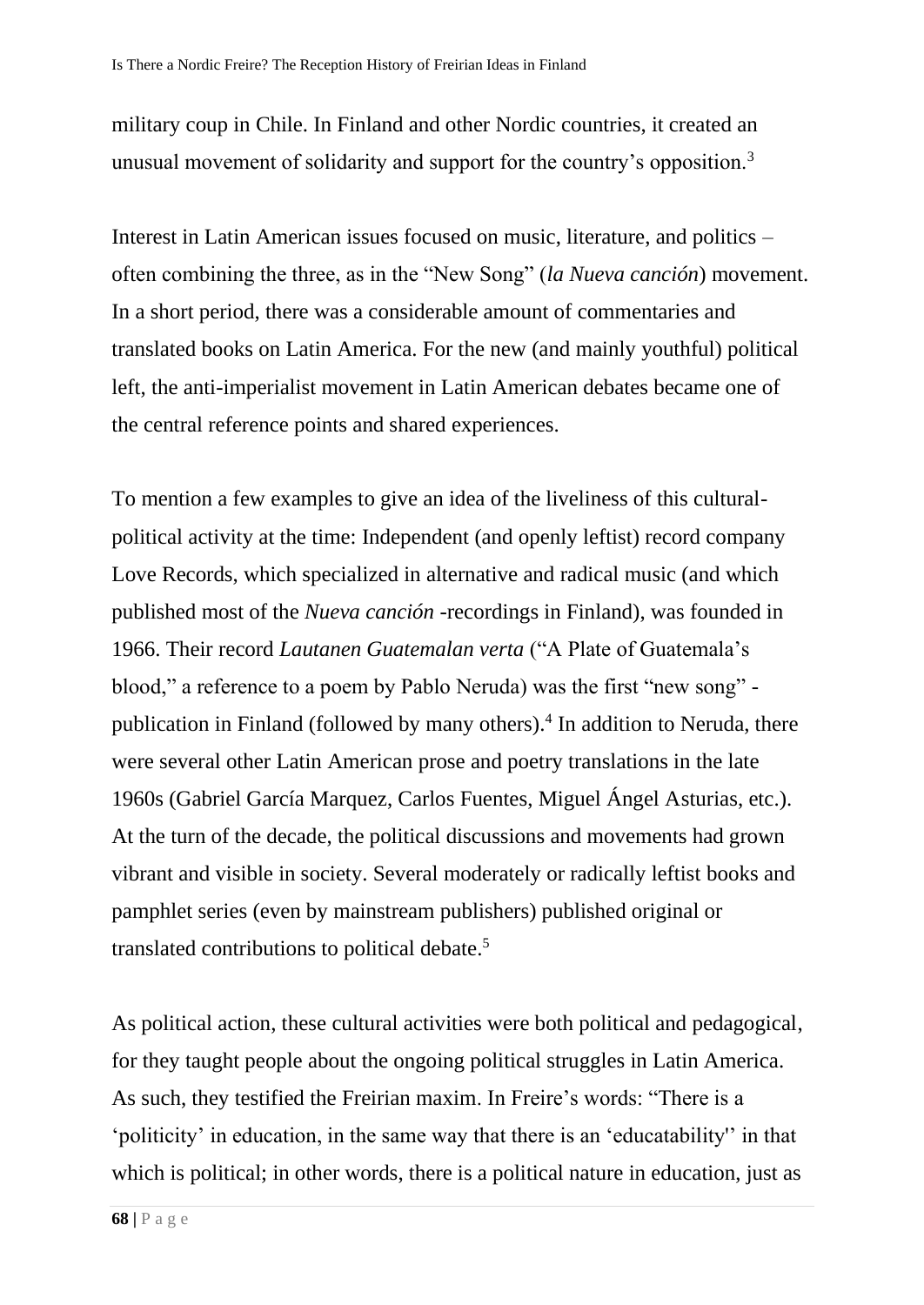there is a pedagogic nature in political action" (Escobar, Fernandez & Guevara-Niebla with Freire 1994, p. 35).

The first Finnish language publication introducing Paulo Freire and his pedagogical and political ideas to the Finnish audience was the translation of the Brazilian journalist Marcio Moreira Alves's *Un Grano de Mostaza* (1972; the translation, *Kapinoitsijan päiväkirja*). It was based on the English version of *A Grain of Mustard Seed* (1974) and published in the best-known leftist radical publishing series of the time, the "Exclamation mark" -books ('Huutomerkkikirjat'). In the book, Alves describes his meeting with Freire, released recently from the arrest, and Freire's pedagogy and literacy method in *Pedagogy of the Oppressed*. (Alves 1974.)

Although there were more discussions on Latin American topics at that time, and more books on these issues were written and published than ever before or after, Freire's works were not translated into Finnish. On the other hand, in neighboring Sweden, Freire's teachings gained more attention in both school and adult education, and his ideas were discussed in the university and the press (Suortti 1999). Swedish translations of Freire's books were published quite early as well. <sup>6</sup> Freire even became introduced and immortalized in Nye Engström's sculpture Efter badet ("After the Bath," 1976) alongside Angela Davis, Pablo Neruda, and Mao Zedong, in the Västertorp district of suburban Stockholm.<sup>7</sup>

Freire's thinking was an inspiration in Nordic liberal adult education in the 1970s. Swedish translations and discussions of Freire's works had an apparent influence in Finland due to the historical, cultural, and academic ties with Sweden. Finnish scholars and adult educators read Freire's works and commentaries in Swedish and Swedish–Finnish academic collaborations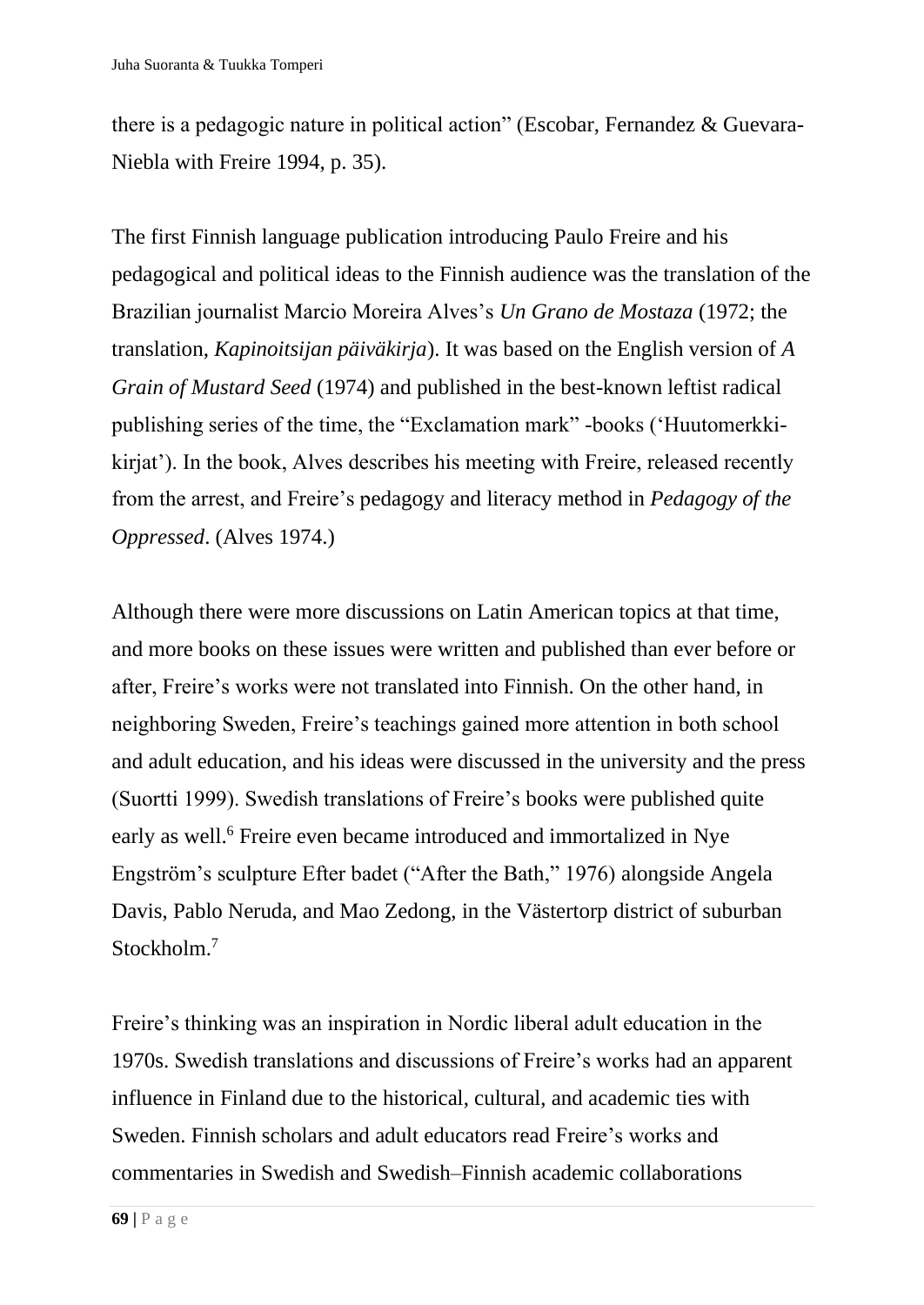introduced his thinking to some Finnish educators. The Swedish progressive adult educators were especially interested in Freire. They arranged Freirian spirited seminars for their Nordic colleagues in Nordens Folkliga Akademi ('Nordic Folk Academy') in Kungälv near Gothenburg (Sweden). A group of Finnish adult educators – some of them our informants – also participated in these meetings during the 1970s. Several of the informants mentioned that the contemporary Swedish sources of critical educational developments were known in Finland<sup>8</sup>.

In addition to Swedish, our informants read Freire in English and German translations, which were available in university libraries. However, Spanish translations were rare, which gives the impression that the notably increased interest in the Ibero-American culture was not generally reflected in the educational field. In the 1960s and 70s, scientific connections to the Ibero-American world were established mainly through social and political sciences. During the 1970s and 80s, the Finnish tradition of Latin American studies emerged (see Pärssinen 2002). Particularly important was the research group TRICONT (abbreviation referring to "three continents"), which started in the 1960s. TRICONT published a pamphlet book series *Kolmas maailma* ("Third World") during the years 1968–1972 and brought many third world issues and especially Latin American social, political, and development research into the focus of scholarly attention (von Bonsdorff 1986). Characteristically, academic research, informal associations, non-governmental organizations, and unorganized grassroots civic activities were not sharply separated. Instead, they supported each other under the same umbrella of political-cultural activism, in a way reminiscent of parallel local movements in other parts of the world, including Freire's contexts in Latin America. (Kastari 2001; von Bonsdorff 1986.) Typical of the contemporary scene of autonomous activism in the margins and border-crossings of the academic context, Freire's ideas gained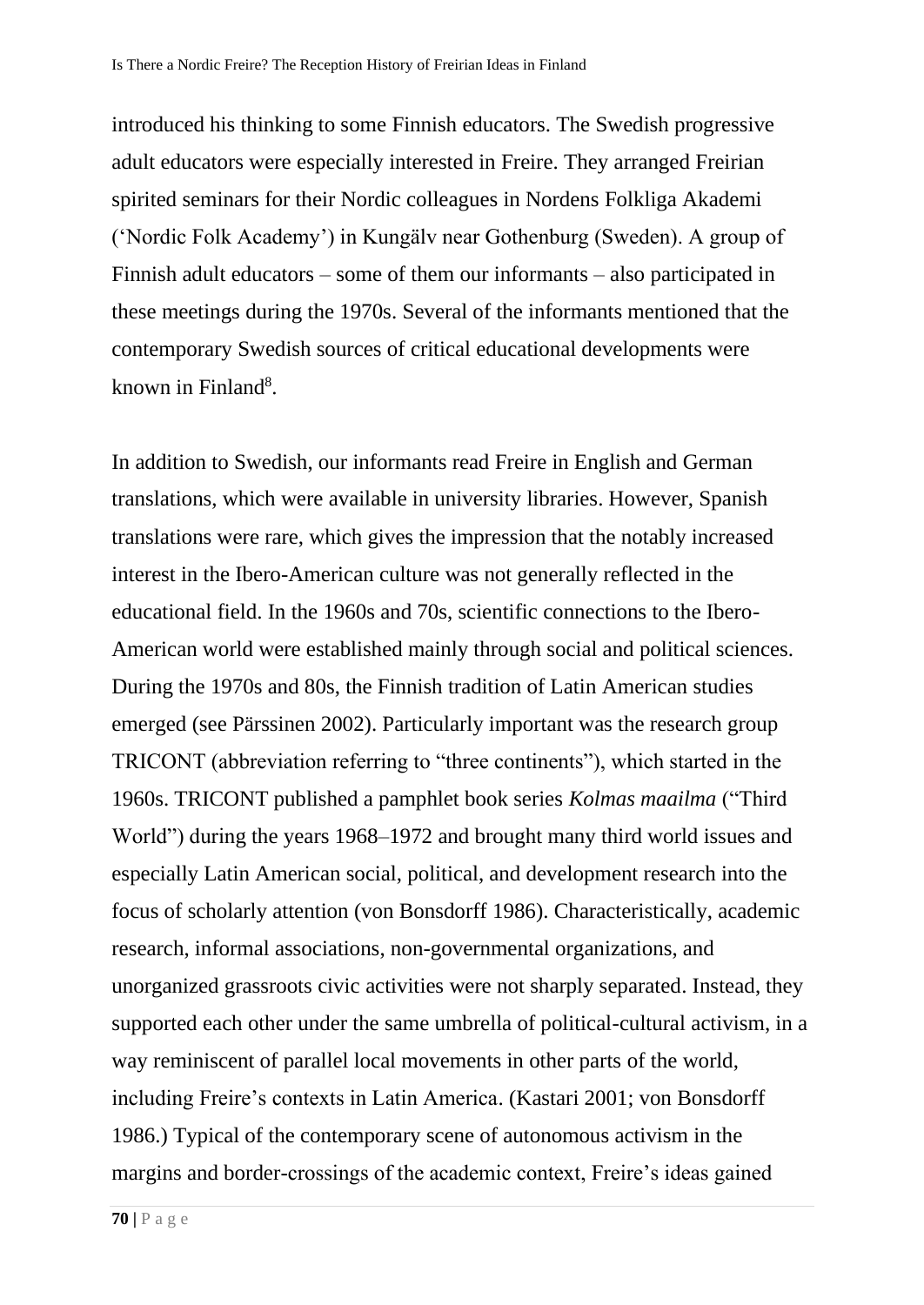attention mainly on the non-academic islands of non-formal adult education and informal groups of self-motivated free learning. Paradigmatic forms of such an educational practice were study circles, which peaked in popularity in the Nordic countries during the 1970s (see e. g. Larsson & Nordvall 2010). According to some of the informants, Freire's ideas were studied in the independent reading groups in Finland, too.

However, educational sciences were not at the core of university radicalism. Besides, and probably contributing to the issue, the Finnish left-wing disintegrated into competing and disputing fractions in the early 1970s (Kastari 2001). In the process, they formed several clashing political views of transforming or overthrowing capitalist society. Freire's syncretism did not easily fit into this atmosphere of ideological-political purity and varieties of dogmatisms. At the time, the budding interest in Freire's work was not directly linked to any particular party-political faction but was instead a product of a more general atmosphere of leftist resistance and revolutionary spirit and dispersed among many different radical or moderate critics of imperialism and capitalism.

Thus, there are several reasons for which no actual Finnish tradition of Freirian educational research within universities was born at the time. One of the informants studied at Stockholm University and noticed the Freirian influences there and also the contrast in Finland: "When I continued my studies in Finland in the early 1980s, I was somewhat surprised that Freire was not very well known in Finland at that time." Overall, as another of the respondents puts it:

Freire's influence in Finland could have been indirect: Freire brought together reformminded and 'radical' educators, educators who questioned ossified teaching methods (lecture / introduction + group work!) and emphasized the importance of continuous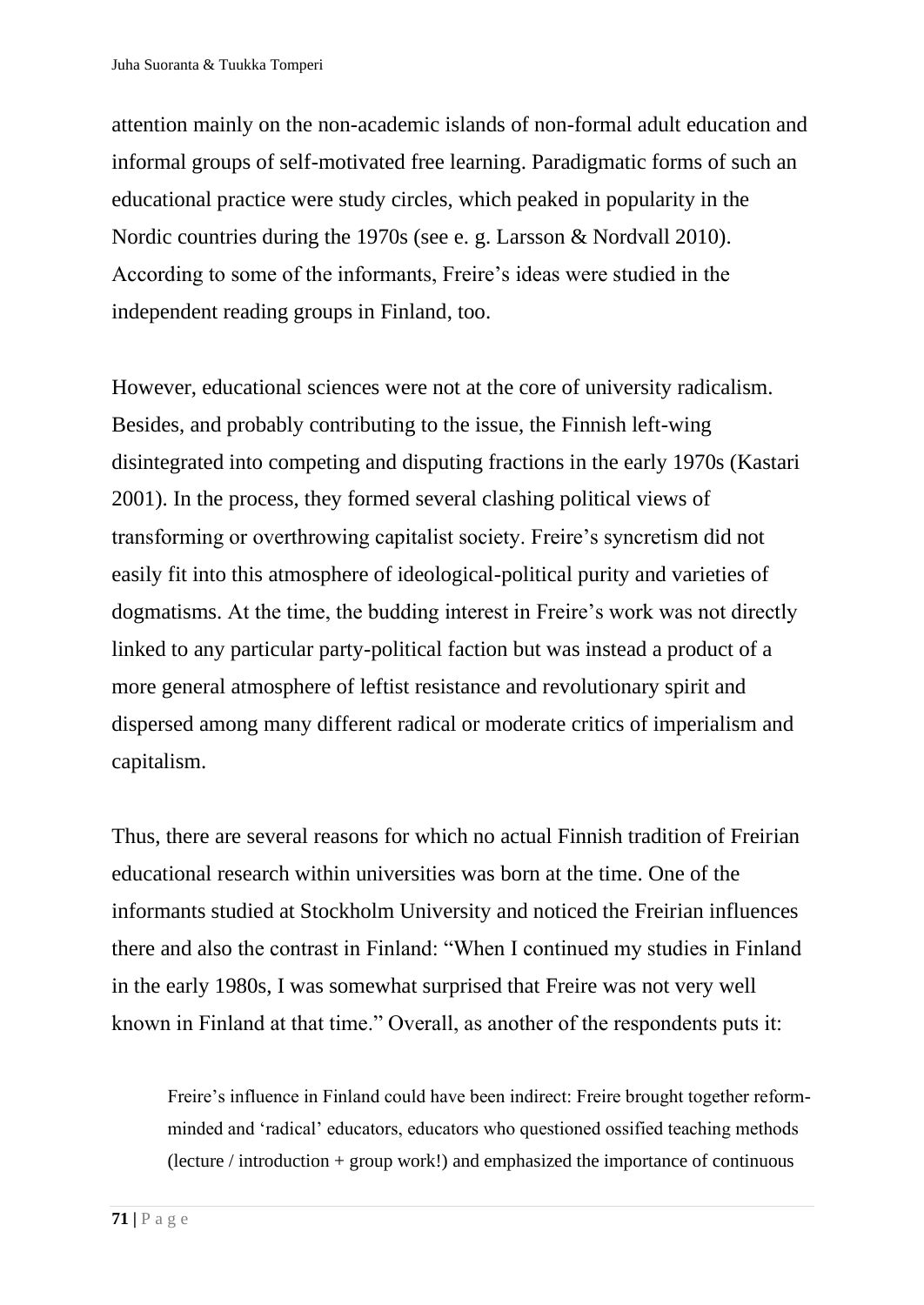dialogue and student-centered approach. To my recollection, in the 1970s, some loose groups were formed to execute such objectives. Eventually, Freire disappeared quite quickly, as early as the 1980s, from the field of adult education. His methods were considered too inconvenient and challenging to apply. It was perhaps due to mental laziness and unwillingness to try new pedagogy.

This recollection of the initial curiosity towards Freire (and radical or critical pedagogy more broadly) of the latter part of the 1970s fading away during the 1980s seemed to be shared by all informants. Some of them offered explanations based on the change within the university discipline. On the one hand, academic adult education's scope narrowed down, and scholars began to emphasize empirical approaches considered more scientific. On the other hand, they concentrated on studying more sound professional practices. Moreover, the political radicalism of the 1970s that created the initial interest in Freire went out of fashion in the early 1980s, and more fragmentary, elitist, and "postmodern" cultural topics and trends replaced his ideas.

Yet, many who studied education in the 1970s were acquainted with Freire's theories. Students discussed them intensively in and outside the university classrooms. In the 1970s, Freire became known in Finland through discussions, lectures, seminars, and teaching in universities and liberal adult education and autonomous grassroots study groups. Over the decades, many adult education scholars referred to Freire in their texts. Still, surprisingly few studies focused primarily on his works. In addition to some short general overviews, these include a few articles, applied studies, and a set of graduate theses.<sup>9</sup>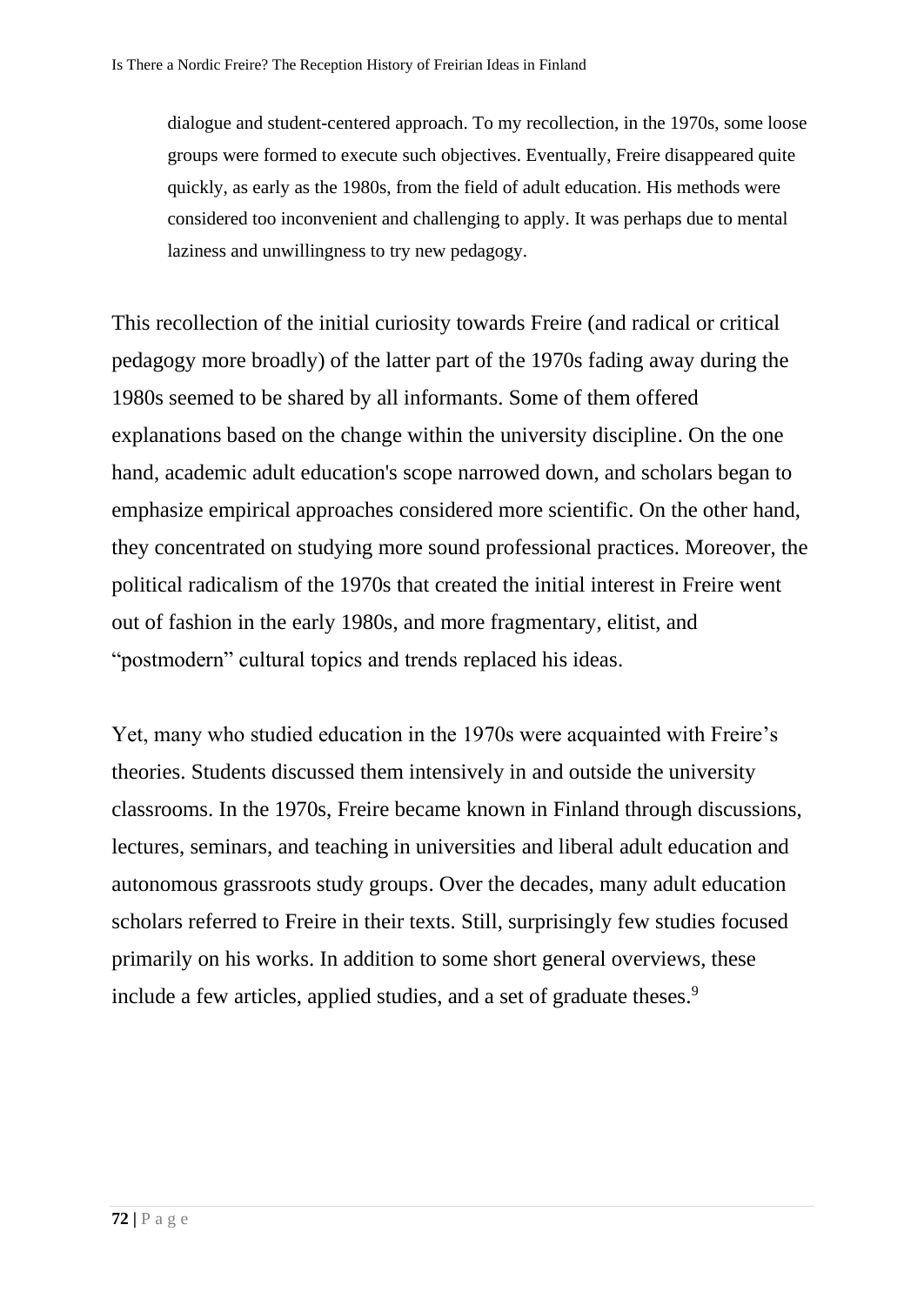# *Later developments (2000–)*

It took until the 2000s for Freirian-inspired critical pedagogy to gain more profound academic attention in Finland. The first research monograph on Freire appeared in the year 2000, and the Finnish translation *Sorrettujen pedagogiikka* (Pedagogia do oprimido/Pedagogy of the Oppressed) was published in 2005. The interest in Freire and different traditions of critical pedagogy has gained some momentum during the 2000s and 2010s in Finland.

There does not seem to be any single explaining factor for this development. Perhaps it should be mainly attributed to pure coincidences: certain individuals and their interests that resulted in publications which, in turn, directed attention and brought new recognition of Freire's input for educational issues. However, it is apt to acknowledge a certain analogy with the 1970s in the general political atmosphere. Critical social and political discourses returned to the educational and social sciences in the 1990s after the relatively apolitical and individualistic attitudes in the late 1980s. In Finland, they were partly induced by the severe economic depression during the first half of the 1990s, by post-socialist discussions in Europe, and the worldwide rise of the anti-globalization and ecological movements in the latter part of the 1990s.

The most important of the publications signaling this new phase were Aino Hannula's licentiate (post-graduate) thesis (1998) and dissertation (2000b). The latter was the first in-depth study of Freire in Finland and the starting point for successive research<sup>10</sup>. Then came the translation (Freire 2005a) with Finnish introduction and afterword (Tomperi 2005; Tomperi & Suoranta 2005), and the recent biographically driven research monograph by Juha Suoranta (Suoranta 2019). These publications have been accompanied and followed by several other works and translations of critical pedagogy.<sup>11</sup>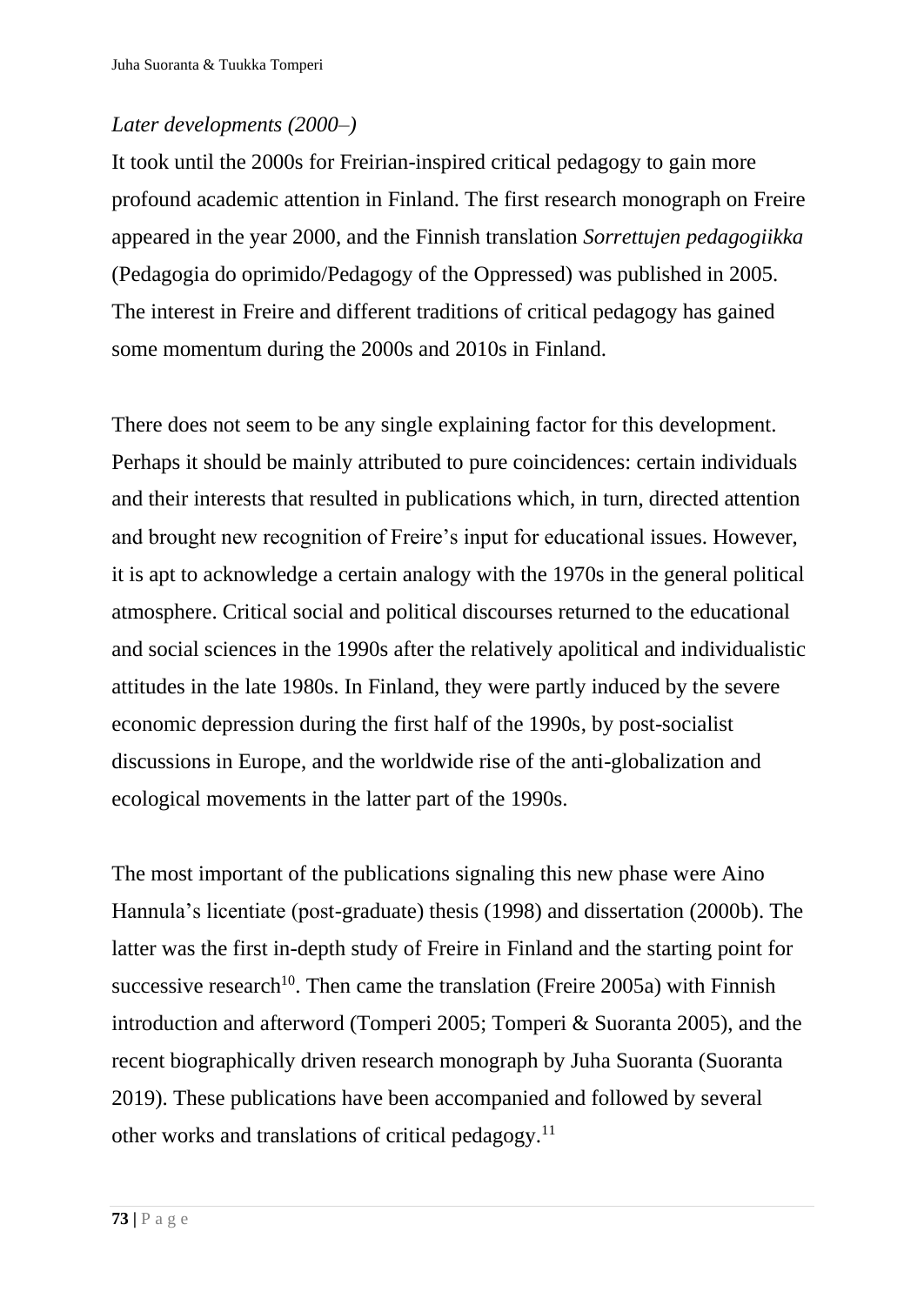The Finnish translation of *Pedagogy of the Oppressed* is perhaps a case in point of how classic and modern translations can impact educational, philosophical, and social theory, even in the current academic settings. It drew a lot of attention and stimulated renewed interest, discussion, and research within the Finnish reception of Freire. It is also an example of how translations and introductions sometimes attain wider influence in crossing over from the academic world to the general audience and educational practitioners. Although translations are nowadays not valued in the university context as forms of academic work and as a special kind of research contribution, Freire's reception is an example of their impact: in the 1970s, the Swedish translations were significant in introducing Freire to Finnish educators for the first time, and in the 2000s, the Finnish translation created interest in and momentum for Freire's deepening import in academic research and pedagogical applications.

The Paulo Freire Center–Finland was established in 2007 to "promote research, organize events, and collaborate with teachers, educators, cultural workers in developing Freirian oriented activities," with Professor Peter McLaren visiting to give the inaugural lecture of the center. The center was, and to our knowledge still is, the only one in the Nordic countries dedicated to Freirian thinking.<sup>12</sup> In the late 2000s and early 2010s, the Freirian spirited Special Interest Group met at several Annual Conferences of Finnish Educational Research. In 2008 and 2009, The Paulo Freire Center–Finland organized Critical Pedagogy Summer Schools at Tampere University. They drew participants from Ph.D. students at different Finnish universities interested in learning about Freirian ideas.

Before we move on to more substantial examples of Freire's reception, it should be noted that there is no prior systematic research into the dissemination of Freire's educational influence in Finland yet.<sup>13</sup> However, as in the rest of the world, Freire's ideas have inspired practical action and experimentation in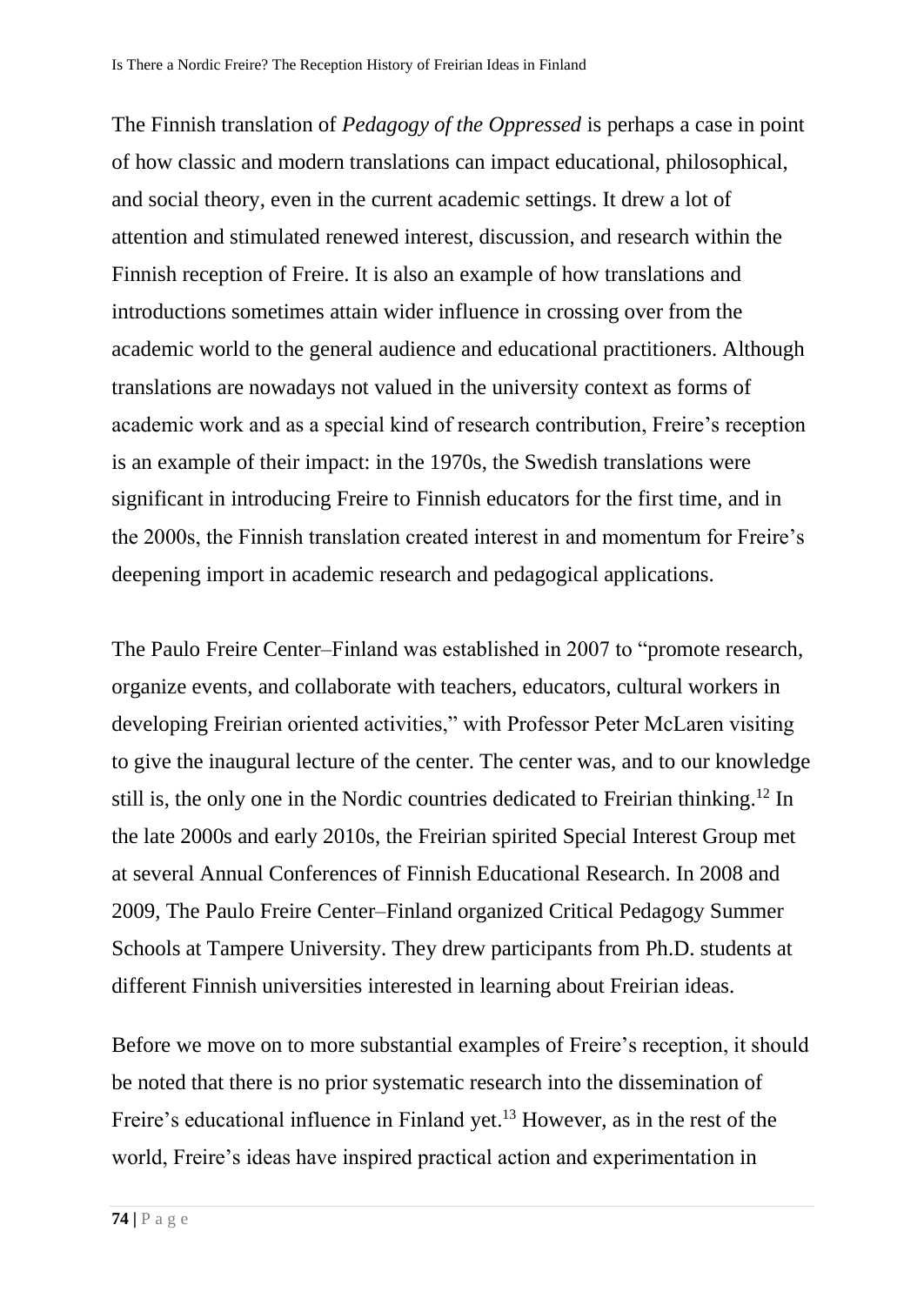various community education projects, trade union training, welfare development projects, outreach youth work, health education, and many other educational projects aiming to raise people's critical awareness (see Peters & Besley 2015; Torres 2019). In the following, we take a closer look at the bestknown Finnish applications of Freire.

# **Primary Examples of Freire's Influence**

One cannot talk about the Finnish reception of Freire's pedagogy without briefly describing the long and impressive educational career of Helena Kekkonen (1926–2014). She is the first person to apply Freire's emancipatory education in Finland. In Kekkonen's work, the discovery of Freire's ideas took place in the early 1970s, when she had left her job as headmaster of the Vocational School of Laboratory Work of the City of Helsinki and had set herself up for entirely new projects in adult education.<sup>14</sup> The aim was to encounter people's educational needs in their everyday life. Adult educators and teachers of liberal adult education started to reach out to people in their actual living environments without waiting for them to enter the classroom. This radical idea and method led Kekkonen to work in prisons, teach natural sciences to the inmates, and organize cultural and social study circles.

Experiments and emerging experiences demonstrated to Kekkonen that Freire's principles fit perfectly into penal institutions' realities. The prison setting was characterized by the social discrimination against prisoners, which many prisoners had internalized as a sign of their incapability and alienation. Kekkonen discovered that the exercise of power in a total institution was structured as a confrontation between prisoners and guards. The guards also sometimes resorted to seemingly almost arbitrary subjugation. The social dynamic of the prisons was thus a clear case of the oppressors–oppressed relationship.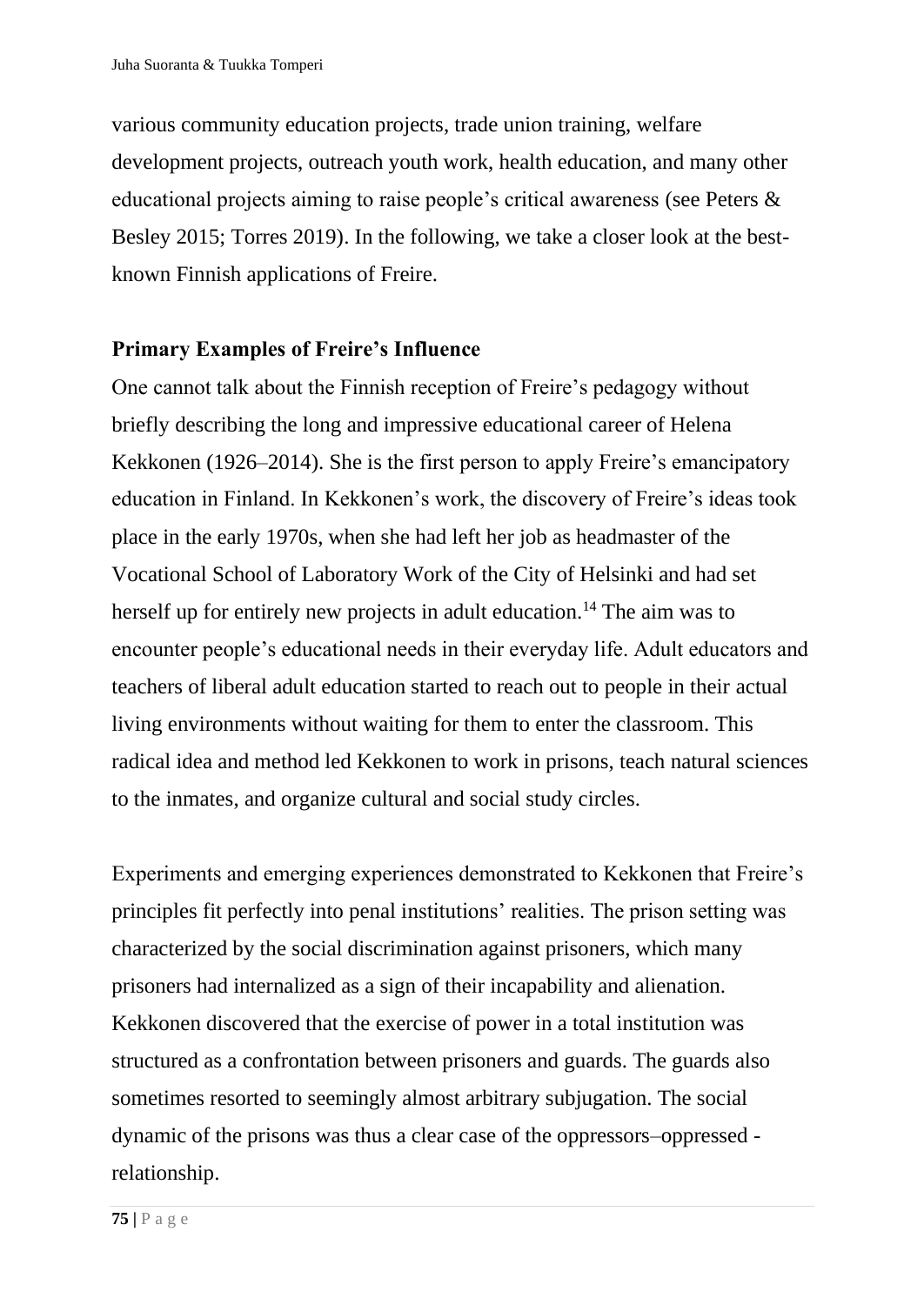The prison study circles became successful in a way that surprised even Kekkonen herself. The prisoners' self-esteem increased, they were inspired by literature and the arts, and many found their voice even in creative selfexpression. They started to look at their life histories and the society around them with new awareness and criticality. Simultaneously, the defensive self-pity of being a victim of the circumstances gave way to a renewed sense of responsibility and control of one's own life. Study circles were a decisive turning point in the lives of some participants. (Kekkonen 1993.) This kind of Freirian principle of pedagogical hope was characteristic of Kekkonen's activities and thinking.

After her prison education experiments, Helena Kekkonen promoted Freire's ethos in different roles in Finnish adult education. For instance, she worked as the Secretary-General of the Finnish Adult Education Association (1974–1986), an internationally appreciated peace educator, and Secretary-General of the Peace Education Institute. Her example always conveyed a very typically Freirian educational love, where words, deeds, and human reality were united. For her work, she received the UNESCO Prize for Peace Education in 1981, the same award given to Freire in 1986.

Within peace education, Leena Kakko followed the path Kekkonen opened and linked her work to Freire's pedagogical thought (Kakko 1988). In her study, she introduces Freire's basic ideas and ponders why scholars are not familiar with Freire in Finland. She concludes that Freire's writing style differs from the usual; Freire "spins the same thoughts over and over again." Also, "since his learning conception is the opposite of the behaviouristic-technological model of education emphasizing efficiency, it is no wonder that we have so few Freire experts in Finland" (ibid. p. 91). Significantly, from the viewpoint of peace education, Kakko believed that Freire's thinking is crucial.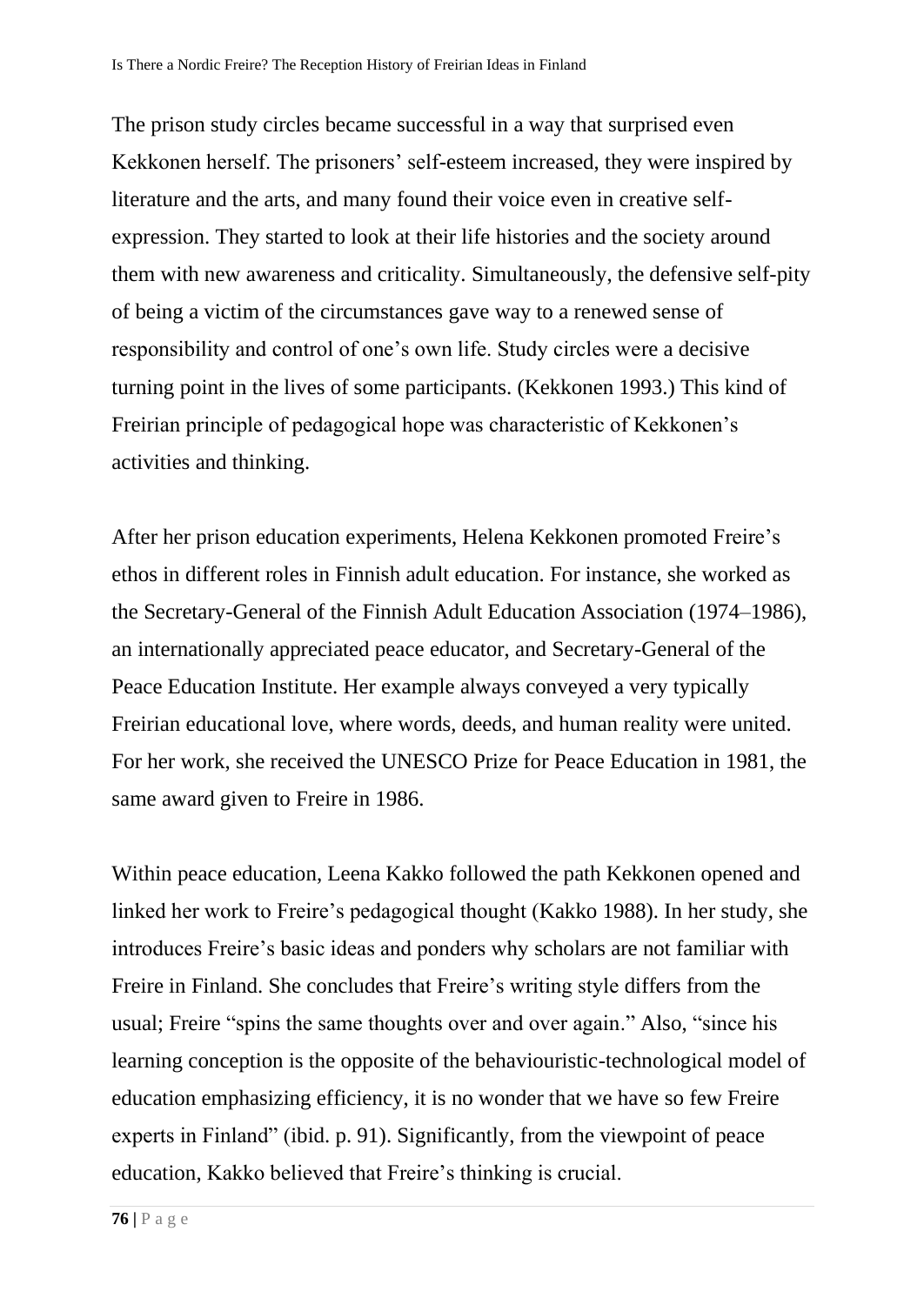If people learn to see themselves as beings that shape and change their local circumstances, it is not a long way to go in their efforts to change the whole world's conditions. Suppose they perceive peace as a necessity for human life and rely on their possibilities for action individually and collectively. In that case, they can also act in their ways to realize that necessity in their living environments. (Kakko 1988, p. 91.)

Another pioneer of Freire in Finland in the 1970s was Ritva Jakku-Sihvonen. Her first encounter with Freire took place in her educational studies in the early 1970s at the University of Jyväskylä. After her graduation, she held an assistantship in adult education at the University of Tampere from 1974 to 1978. In that capacity, she taught about Freire and arranged several Freirian-spirited courses, among them a project in which her students planned a study course for single parents. As part of the academic work, she published a study on Freire's pedagogy, under the name Hiivala-Jakku 1976, and talked about Freire in her didactics courses in summer universities during the 1970s. She was active within the Adult Education Association at the same time as Helena Kekkonen. Jakku-Sihvonen's teaching and educational contribution was probably the most significant individual factor in spreading the knowledge of Freire in the academic world in the early phase. Almost all of those informants who had their initiation to Freire's ideas in the 1970s, especially at the universities or through the adult education association, mention Ritva Jakku-Sihvonen.

The third example of a more visible influence of Freire in Finland has been the research and teaching that Leena Kurki has done in social pedagogy. Her research has focused on Latin American educational traditions, Jesuit education, socio-cultural animation and activation (*animación sociocultural*), Mounier's personalism, and the theology and pedagogy of liberation (Kurki 1991a, 1991b, 2000, 2002, 2005). The similarities between *animación sociocultural* (both the French and the Ibero-American traditions) and Freire's critical pedagogy are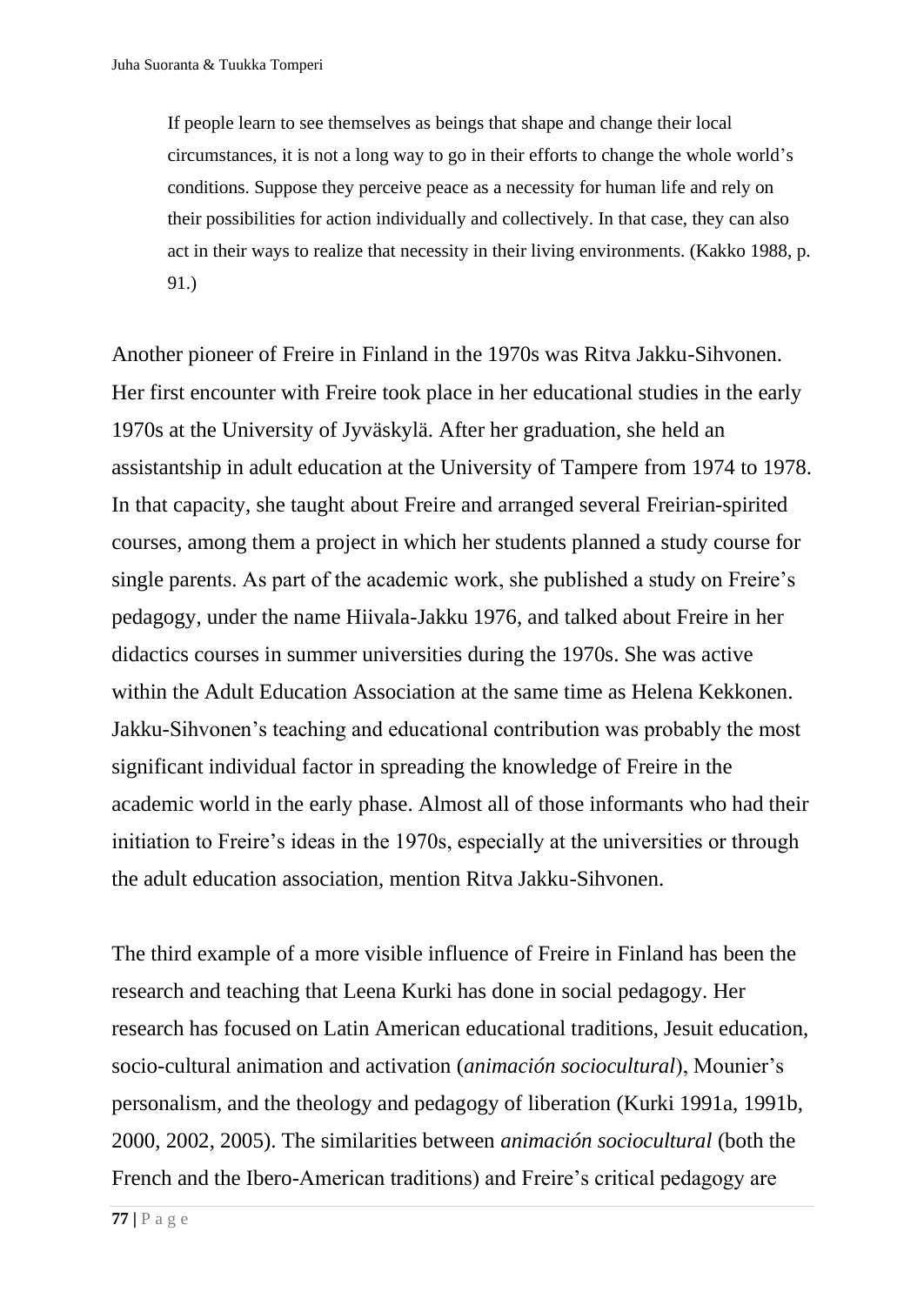evident (Kurki 2000). According to Kurki, "Freirian pedagogy of liberation, as well as the wider Latin American field of social pedagogy, the 'methodology of social action,' is essentially *animación sociocultural*" (Kurki 2000, p. 12). Both have their roots in the movements of folk culture and folk education (Kurki 2005).

In addition to these, Freire's thinking has influenced Finnish projects of developmental cooperation and its research, where it has supported especially those approaches which have been called "participatory action" and "participatory action research." Marja-Liisa Swantz is a well-known Finnish developer of these approaches in the world. In her memoirs, she writes how getting to know Freire's anthropology and participatory action research, "the critical intervention of the people in reality through the praxis" (Freire 2005b, p. 53), and the idea of "the culture of silence" helped her situate her work in developmental co-operation and dialogical teaching in Tanzania within the country's political context. She understood that education connects to complex political issues. Swantz was particularly intrigued by people's cultural wisdom and local knowledge in enriching teaching and development (Swantz 2004). Freire's ideas confirmed her that it was possible to bring together insight, reflection, and analysis, and practical and personal experience:"My life and work were re-structured in a new way [by Freire's thought], and I experienced that period as a fruitful one in all aspects of my life" (Swantz 2004, p. 263). Swantz also took note of how Freire's ideas differed significantly from the general socialist propaganda of that time, which spoke only to the masses: "I began to realize that these [Freire's] ideas created a real foundation for development. It is possible to challenge people both as individuals and as communities at the same time, as individuals within communities, and to raise awareness. Communication between people is key to a new kind of social awareness" (Swantz 2004, p. 264).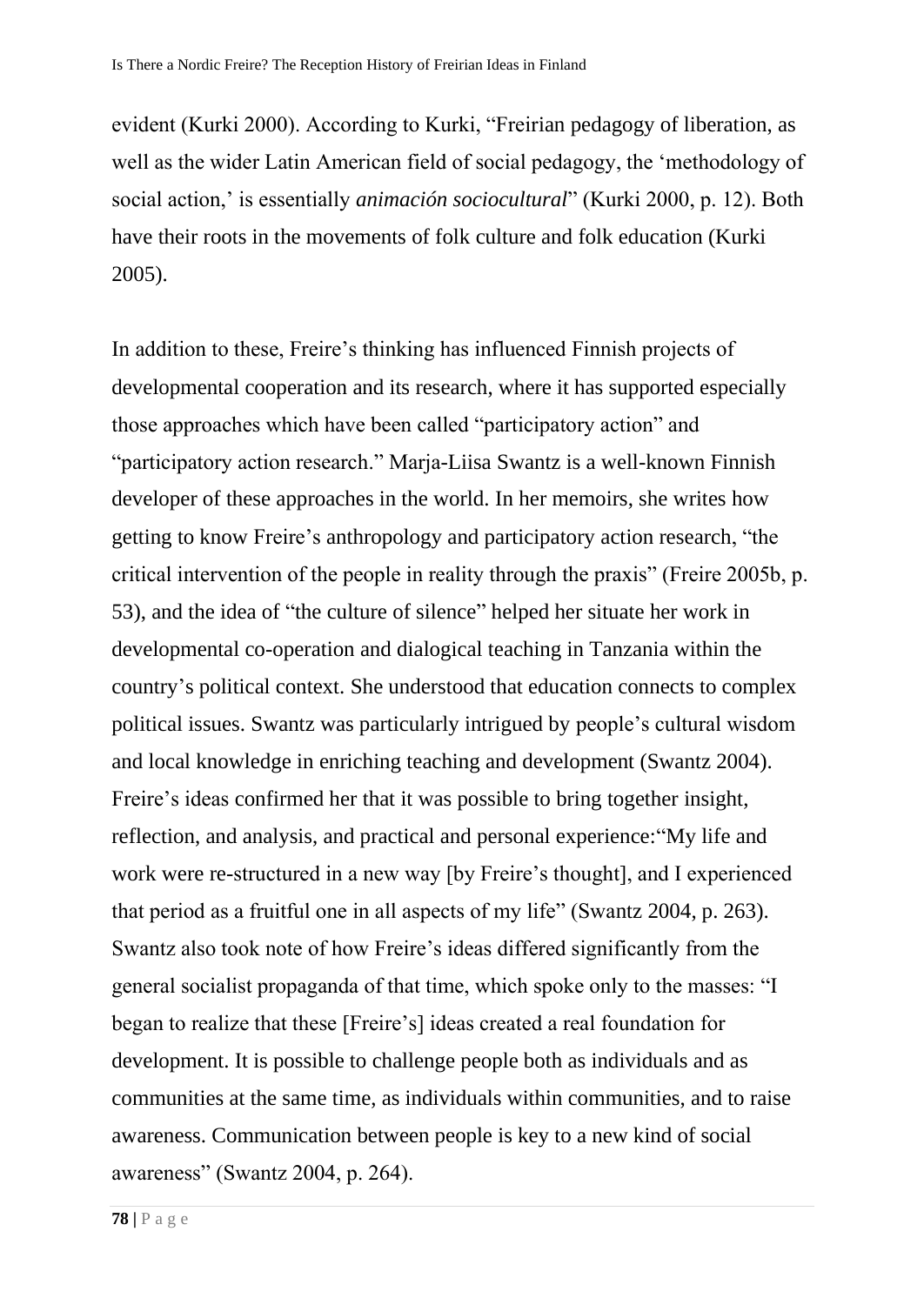Freire's work has also been recognized in Finnish literacy education. Freire's position as a literacy theorist has by no means been wholly established in Finland. Still, more attention was directed to his writings when the notion emphasizing the connections of literacy and social awareness became more popular alongside traditional and functional conceptions of literacy (Raassina 1990). In Freire's view, literacy education cannot be politically neutral because it is tied to questions of critical social awareness: "Critical awareness promotes a desire to learn to read and write, and literacy, in turn, strengthens critical awareness and creates favorable conditions for freedom from oppression, apathy, and fatalism, and for people to actively change their situation" (Raassina 1990, p. 58). In Finnish developmental geographic research, focusing on regional issues of global and local development problems, a few texts have been written on Freire's literacy projects' role, particularly in African and Latin American countries (Jauhiainen et al. 1984).

References to Freire can also be found in Finnish studies on contextual theology. The focus of contextual theology is usually directed at the Third World realities, whose socio-cultural and religious traditions have challenged European academic universalism (Ahonen 2004). Latin American revolutionary and liberation theologies are well known in Finland.<sup>15</sup> Their contents, practices, and religious interpretations have emerged from the experience of oppression, and they aim to "prioritize the defense of the poor and the removal of ideological masks of religion, instead of defending Christianity as an institution (apologetically)" (Raunu 2004, p. 193). Many of the original ideas of liberation theology, from the poor's seminal role to the concept of liberatory religious praxis, as put forward by Peruvian theologian Gustavo Gutiérrez, were developed alongside with and influenced by Freire's educational philosophy (Raunu 2004). Freire is also used in studying the relationship between liberation theology and feminism (Vuola 1997; 2001).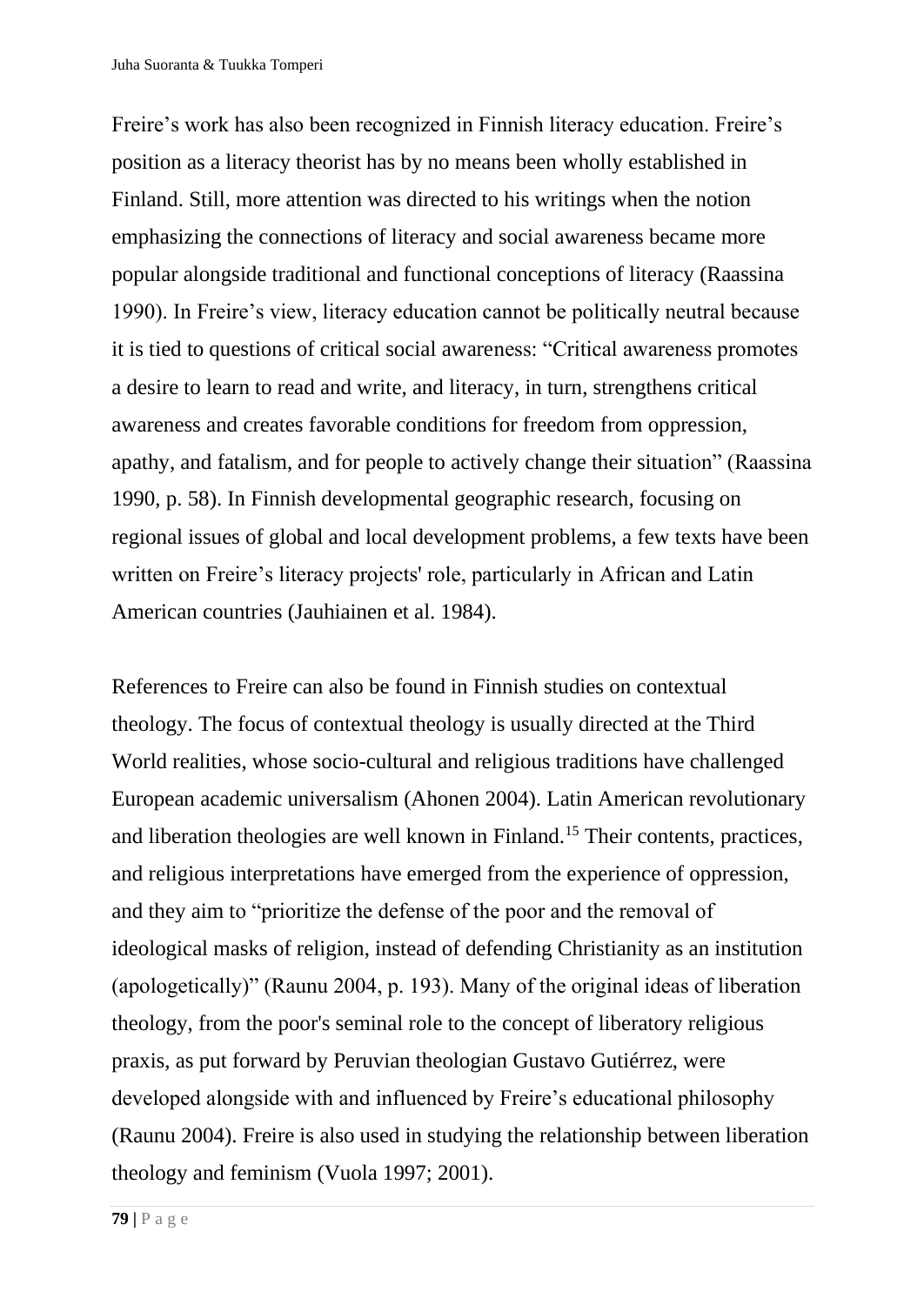It is perhaps noteworthy that Freire's thinking is rooted as one of the theoretical traditions in Finnish art education research and teaching. A case in point is Lissu Lehtimaja's artistic research on Freire. It is undoubtedly the most original and innovative form of introducing Freire's thinking in Finnish: a comic book entitled *Freiren kyydissä* ('Riding with Freire', Lehtimaja 2006).<sup>16</sup> Another example is Liisa Söderlund's dissertation thesis in visual arts, in which she applies Freire's theory of oppression and liberation in her action research with homeless people. As part of the study, the homeless photographed their own lives and living environments and interpreted the pictures with the researcher. Söderlund also organized a photo exhibition to raise awareness among the public and municipal politicians. (Söderlund, forthcoming.)

Finally, we must mention the "theater of the oppressed" developed by Augusto Boal. It is also well known in its various forms in Finland, where theater has historically been an important cultural institution (Riekki 1999; Paasonen 2000). Boal was an influential Brazilian teacher inspired by Freire. Since the 1960s, he developed community theater approaches to guide participants or viewers to reflect on their community's circumstances, situations, and problems. Boal's "forum theater" refers to a performance in which viewers can analyze and resolve dramatized conflict situations through discussion and acting. Freire himself mentions this kind of dramatization in *Pedagogy of the Oppressed* as one of the possibilities of "coding" educational topics (Freire 2005b). Boal's "invisible theater," on the other hand, is a street theater where people are provoked in their everyday life, sparking awareness and reflection by creating scenes that differ from ordinary social expectations. Theater groups have used Boal's ideas in theater education and youth and social workers and NGO activists in youth work.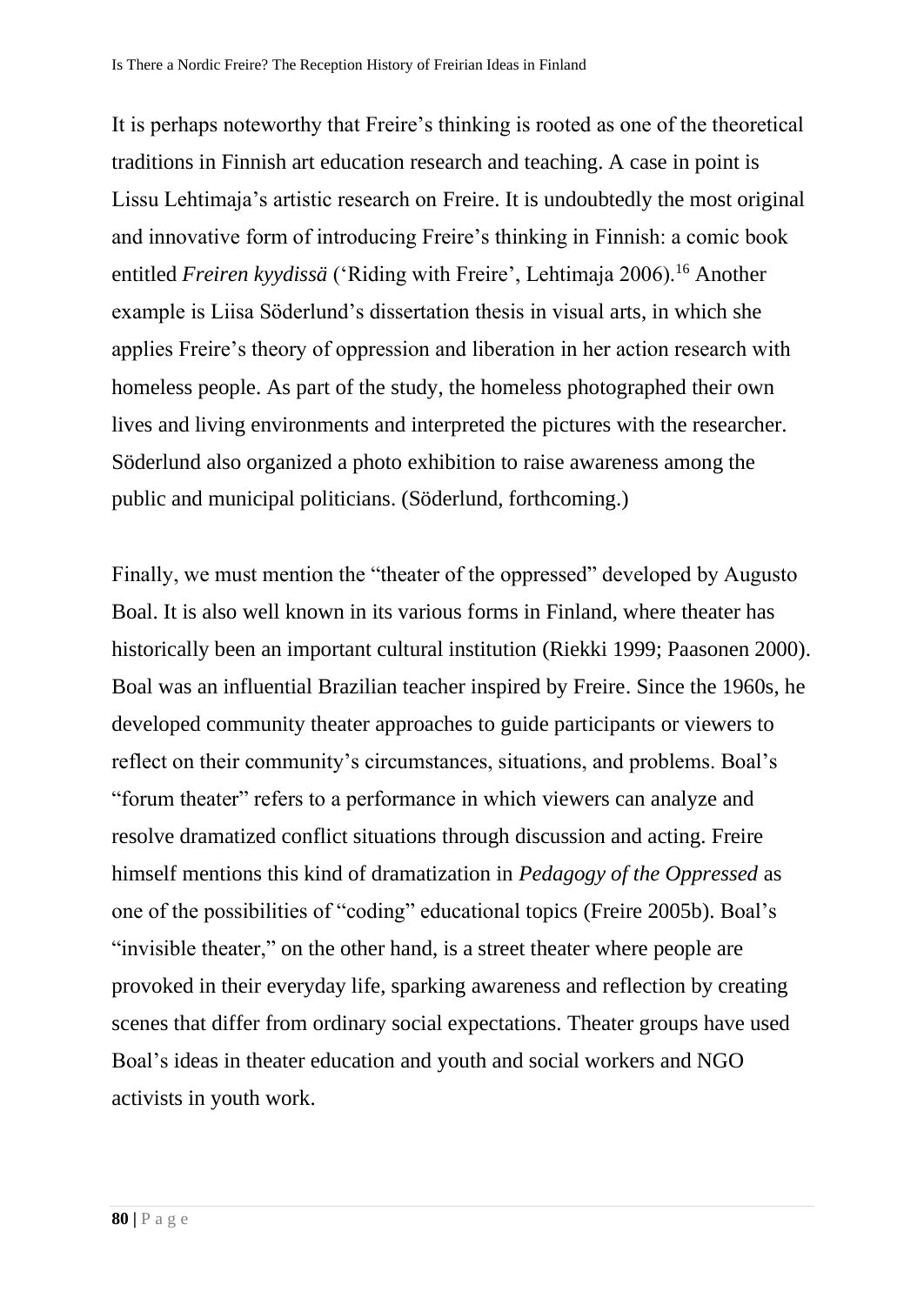# **General Tendencies of Freire's Reception and Influence in Finland**

In Finnish texts on Freire, the emphasis has often been more on his didactical and methodical views than his social and educational philosophy. Freire's basic ideas of dialogue, pedagogical ethics, and "problem-based learning" have been easily identified and linked to other trends in contemporary pedagogy and psychology of learning.<sup>17</sup> On the other hand, Freire's more visibly political and philosophical aspects have been sometimes perceived as obscure and contradictory (Tuominen 1975). Professor of education Juhani Suortti, however, points to an important reminder:

When someone claims that he [Freire] is writing about his principles in a vague way, it is more a matter of not being able to speak more objectively about all the different social conditions, because we lack a proper language for it. The problem with Freire's philosophy is that people who interpret his ideas do not understand the circumstances under which he created his theories, and thus they give too much weight to an expectation of finding some hidden theory. (Suortti 1999, p. 181.)

Freire's thought has been taking place and made real not only in his texts but above all in the myriad practices in which literacy teaching and basic education have raised people's awareness of their social position.

Freire's teachings have been used in educational work in Finland both in the tradition of the more progressive informal adult education and the formal teaching of different subjects in schools, such as literacy and art education. Freire's ideas have been brought to Finnish adult education in various practical applications of emancipatory learning. They have been applied, for example, in adult education aiming at innovative and transformative learning, based on critical reflection and conscious analysis of oppressive structures of society and their thoughts on subjective experiences (Ahteenmäki-Pelkonen 1997). Finnish leftist liberal adult education organizations, such as adult education centres and study centres, have maintained and applied Freire's ideas. Among them are the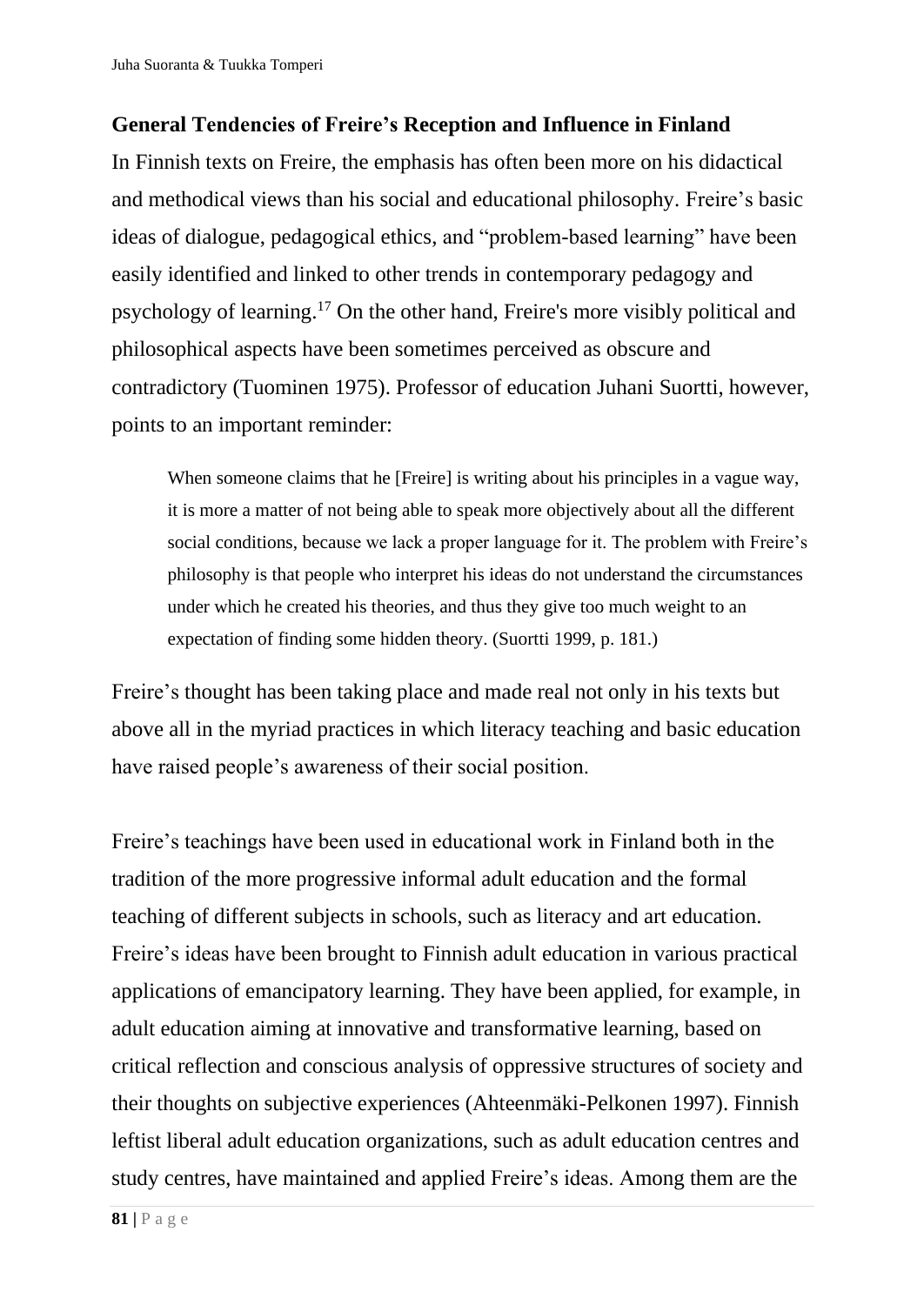Socialist Democratic Party of Finland's adult education organization Työväen sivistysliitto ("Workers' Education Association"), and Kansan sivistysliitto ("People's Education Association"), a study centre related to Left Alliance, heir to the Finnish People's Democratic Party.

Interestingly, Demokraattinen sivistysliitto ("Democratic Civic Association"), the Communist Party of Finland's study centre, has kept Freire in its study programs and published a 43-page booklet *Toimintaan Freiren kanssa* ("Action with Freire" 2012). As a Marxist non-governmental organization, Demokraattinen sivistysliitto has focused on revolutionary educational objectives. It has read Freire as a revolutionary and emphasized the *Pedagogy of the Oppressed*'s final chapter: the leaders' and peoples' collaboration in the political revolution. The study centre's main principles are global solidarity, social and economic justice, and the ideas of peace, humanism, and socialism (Suoranta 2021).

Freire's ideas have been applied in inquiry-based learning, interactive teaching, and dialogical pedagogy in school teaching. However, this is problematic if Freire's ideas are used only as teaching "methods" – dialogue without society – without his pedagogy's content and purpose: the political nature of education and the objectives of political emancipation and liberation. This tendency has been called the "taming" of Freire (Suortti 1999). An example of the tamed interpretation is the following statement by the Finnish professor of dance pedagogy Eeva Anttila: "The problem is that his ideas have been used for political ends – which, in my view, was never his initial purpose" (Veiga 2019, para. 3). However, in critical educational theory, especially in Freire's thinking, education is always political (Freire 1985; McLaren 2000; Darder 2018). As Freire stated: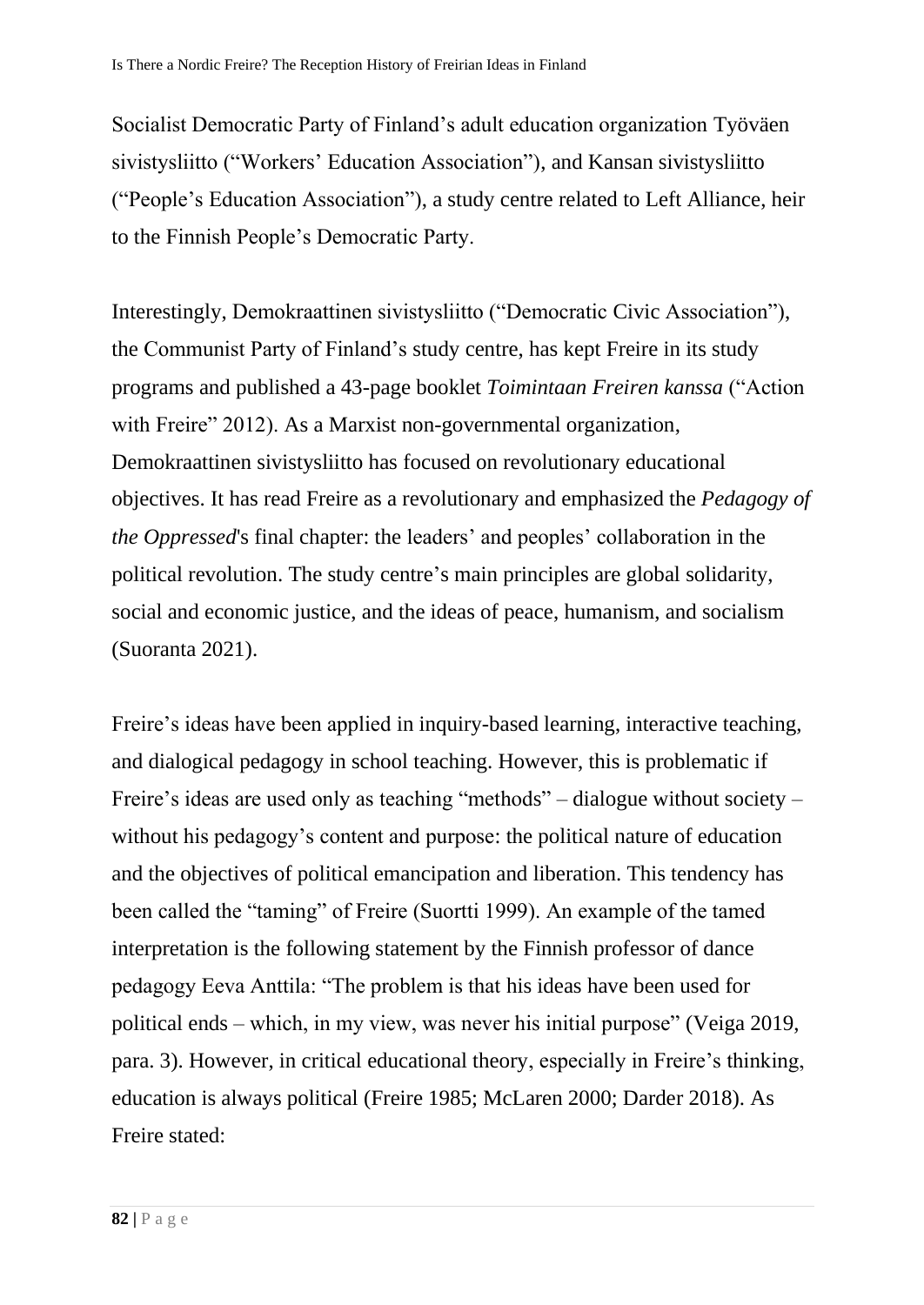There was a time in my life as an educator when I did not speak about politics and education. It was my most naive moment. There was another time when I began to speak about the political aspects of education. That was a *less* naive moment, when I wrote *Pedagogy of the Oppressed* (1970). In the second moment, nevertheless, I was still thinking that education was *not* politics but only had an *aspect* of politics. In the *third* moment, today, for me there is *not* a political aspect. For me, now I say that education *is* politics. Today, I say education has the quality of being politics, which shapes the learning process. Education is politics and politics has *educability.* (Freire & Shor 1987, p. 61, italics original.)

Freire's pedagogical principles can be applied in many different settings in addition to literacy teaching, basic education, and radical adult education. Thus, there are more texts which Freire as an inspiration, e.g., in media education, dance pedagogy, and art education, than actual studies, presentations, and commentaries on Freire (Anttila 2003; Kotilainen 2004; Lehtimaja 2006; Suoranta 2003).

In terms of the praised Finnish teacher education, it is worth noting that the *Pedagogy of the Oppressed* has been one of the few classics of educational theory used in some teacher education programs (at least as optional literature). Thus, the students have had a chance to get to know Freire's key ideas as part of often unpolitical Finnish teacher education. Alongside John Dewey and Jean Piaget, Freire is one of the theorists of the 20th century whose name the teachers and teacher students in Finland most often recognize – even though only a very few of them have read Freire.

To summarize, based on our reconstruction, we can point out several general tendencies of Freire's reception in Finland through the decades since *Pedagogy of the Oppressed*: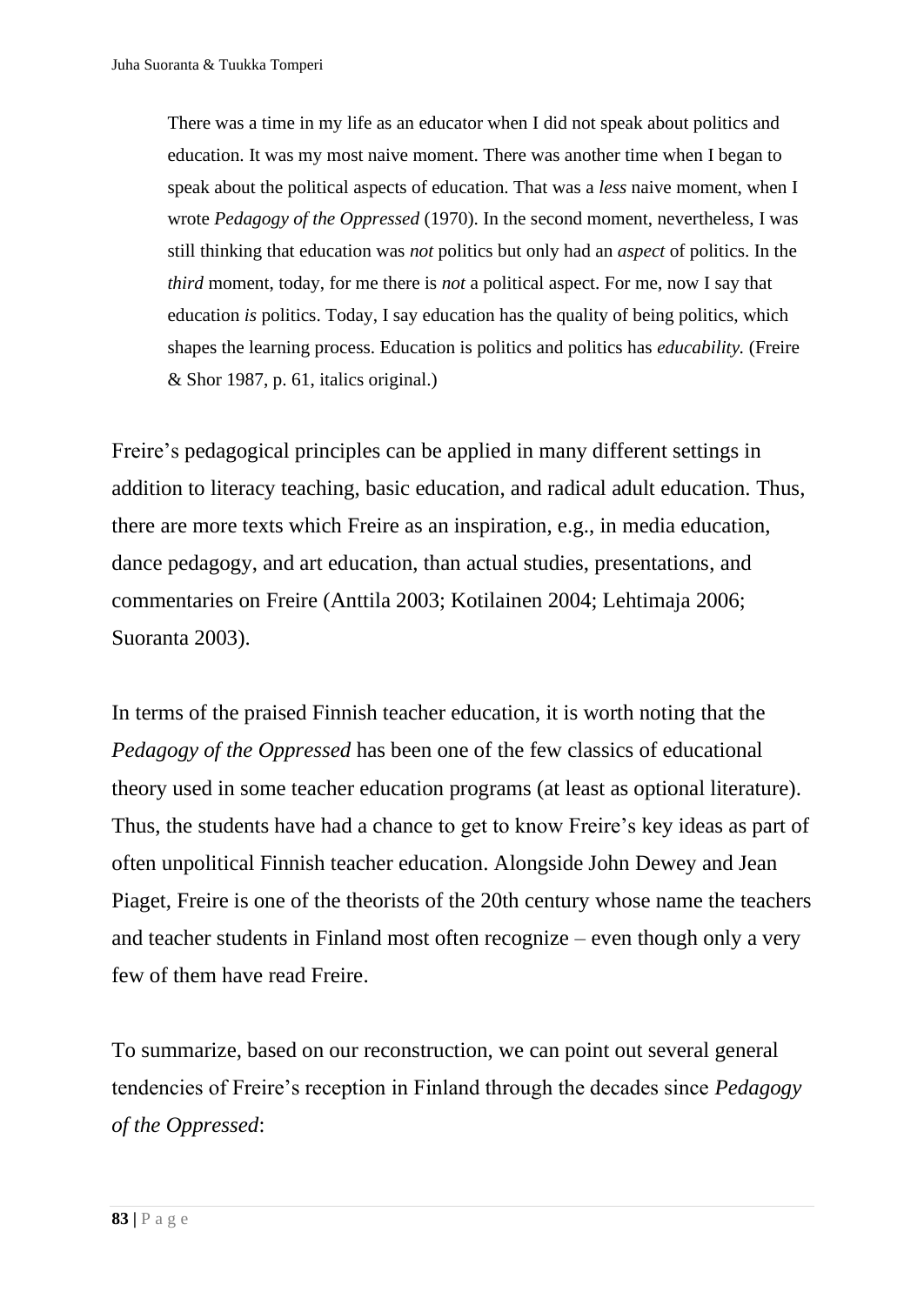- Freire's ideas have been disseminated more through teaching, studying, and discussions than in research and publications;
- They have gotten more attention within (liberal and radical) adult education than in educational sciences more generally, and they have also been used more in free civic adult educational organizations than in universities (and formal teacher education, for instance);
- Publications that discuss Freire's ideas have been, for the most part, general and introductory (and often short) instead of critical and original scholarly research;
- Freire has been present predominantly (but also aptly for his views, one might say) as educational-pedagogical inspiration and application derived from his thinking, rather than as specific research into his writings – as "Freirian spirit" more than specialized "Freire-scholarship";
- There seems to have been more Freire-related discussions, publications, and applications in some specialized sub-areas (art education, for instance) than in the "core" or main disciplines of education;
- Certain perspectives and spheres of educational work stand out in retrospect: in particular, peace education, social pedagogy, education in the social margins, third world issues and co-operative development, and the aforementioned arts education;
- International influences have been central. In the 1970s, the interest in Latin American politics and culture created the soil on which the proximity to Swedish discussions brought initial contents. During the recent decades, the more focused attention to Freire's thinking within educational and pedagogical research has coincided with and partly resulted from the increased interest in critical pedagogy at large in its Anglo-American forms. In this sense, one could say that Freire, too, like so many other influences in the modern-day academy, finally arrived in Finland via the U.S.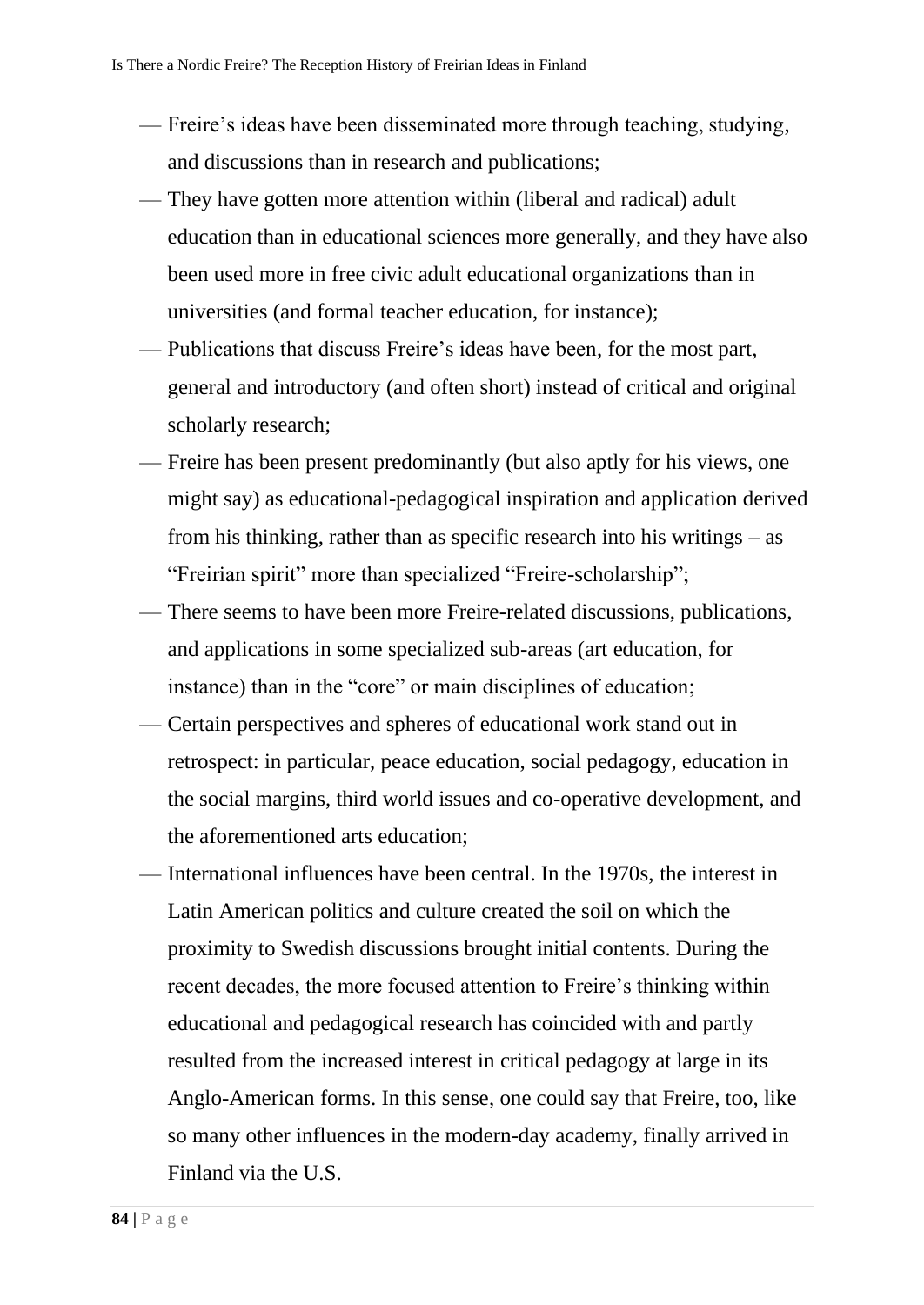# **Concluding Remarks: Education for Social Justice**

What, then, have been the implication and effects of the translation of Freire's *Pedagogy of the Oppressed*, Finnish research on Freire, and other Freirian initiatives on academics and the public? How have these activities mobilized Freire's theory or concepts? As we have demonstrated in this article, Freire's work has not gone unnoticed in Finland. It is not an exaggeration to say that if not a tradition, Freire has formed an undercurrent of critical educational thinking in Finland, separate from the mainstream. Although we cannot say that there is a particular Finnish "Freirian tradition," Freire has a firm place in today's Finnish critical pedagogy tradition in the margins of national educational debate.

The same holds in terms of Finnish educational policy. Freire's thinking as such has hardly had any discernible direct effect on Finnish educational policies. However, the progressive ideas of the 1960s and 1970s, when the Finnish educational system's reform took place, were part of the general leftist atmosphere of cultural and political renewal we referred to in the beginning. As one of our informants pointed out, the Swedish radical educators of the late 1960s were interested in the new progressive ideas originating in the South and North America at the time and inspired by Freire's early works.<sup>18</sup>These ideas of a more socially just education were carried over in many discussions in Finland as well.

It should be noted that parliamentary processes related to social and educational reforms in Finland (and other Nordic countries) in the 1960s differed dramatically from those of Brazil during Freire's time in the late 1950s and early 1960s. In Brazil, the progressive government of Goulart was ousted in a coup in 1964 after the power elite (economic elite, right-wing politicians, and high-ranking officers) had decided that there was a limit for the popular classes'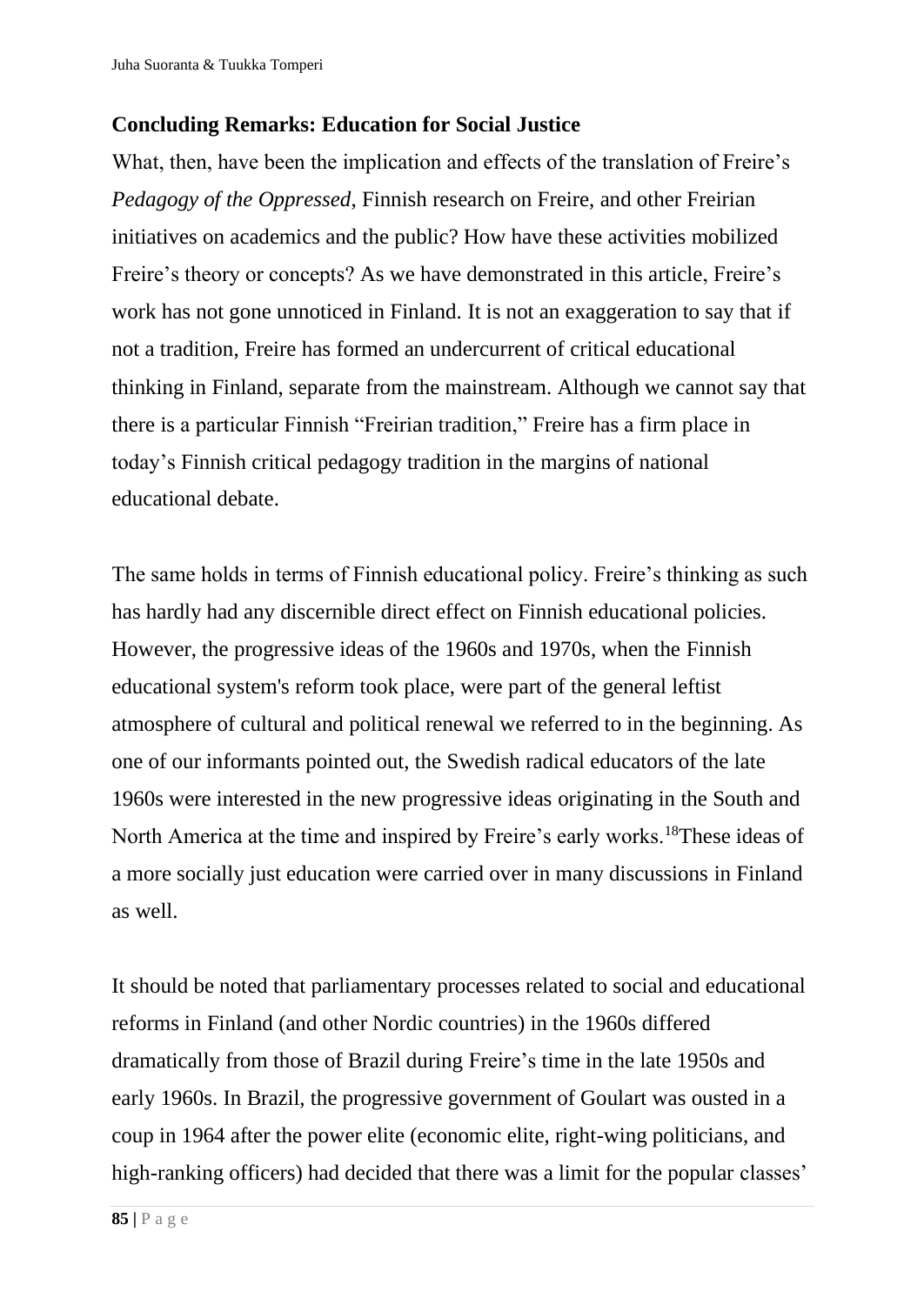literacy and political activism. As Freire (2002 p. 14) put it, the power elite thought that the popular classes and the poor are not part of democracy and cannot "participate actively in the historical process." In Finland, as in other Nordic countries, the political context was quite different: educational and other reforms were initiated and implemented through democratic debate and decision-making. They were based on the rule of law (*Rechtsstaat*) established after the civil war in 1918. It guaranteed the relatively stable development of society along with comprehensive tripartite income policy agreements— "consensus politics"—between trade unions, employer organizations, and the state through the latter part of the 20th century.

It is vital to see the Finnish comprehensive school reform's birth and its success in the broad structural context: it was decisively much more than just a pedagogical reform (Renfors & Suoranta 2018). It was not just a reform of curricula and teaching methods but, in essence, a comprehensive reform of social justice and equality for the students and their families. These advances seem almost amazingly progressive in retrospect. They were possible because, at the time, Finland was governed by the so-called "people's front" or "popular front" governments that consisted of Social Democrats, Finnish People's Democratic League (socialists and communists), and the agrarian Centre Party. Many grassroots organizations and the 1960s and 1970s progressive movements mentioned above also supported the school reform. The leftist parties strove for equality in the vertical or social sense – among socioeconomic strata – and the agrarian Centre Party in the horizontal or geographical sense – representing people in rural areas and defending their chances for equally good quality of life and education as was available in the cities. Similar fundamentally progressive alliances and transformations seem much more difficult to attain in the present world.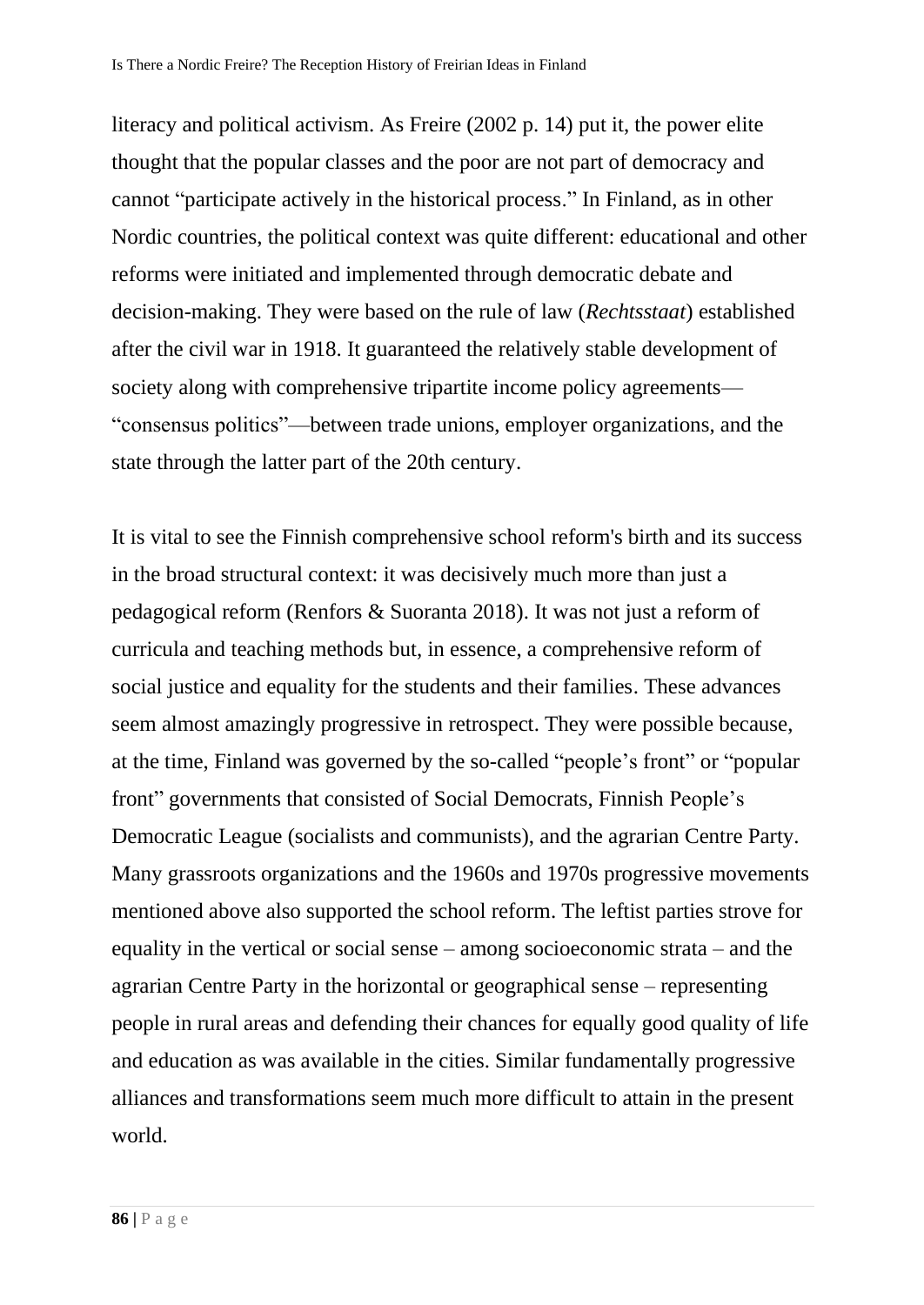Freire and other Latin American revolutionaries' struggles were different from what was going on in the Nordic countries, where social democratic and leftist politics transformed welfare systems. Even so, both had a vision of social justice and an equal society for all. We can even think that there are certain family resemblances between the Freirian revolutionary pedagogy of the south and the progressive educational reform in the north 50 years ago. It was not a coincidence that transformative educational and social thinking gathered momentum at that same time in different places in the world. Political initiatives shared the same ideals and an understanding that educational justice is always tied to deeper and more general social justice concerns and building an equal society. These politics emphasized global class struggle and workers' possibilities to win control in capitalist states (see Malott & Ford 2015; Ford 2017).

Finland and its public sector, including the public educational system, have been under a neoliberal assault since the 1990s. Neoliberal hegemony has increased individuality and market mentality in people and society and, in general, emphasized individualistic interpretations of reality against collective understanding. Also, neoliberalism has directly affected the public sector reducing welfare benefits and education funding through several budget cuts in the 2010s.

The emphasis on individual competencies in a competitive knowledge economy has replaced the idea of general education and self-cultivation (Bildung) for personal growth, and the ideology of "continuous learning" for "upskilling" individuals has replaced the understanding of school and education as a social organization for political progress. The business sector has ruthlessly used the opportunity and advanced managerial forms of leadership and entrepreneurship education to comprehensive and higher education. At best, Freire helps people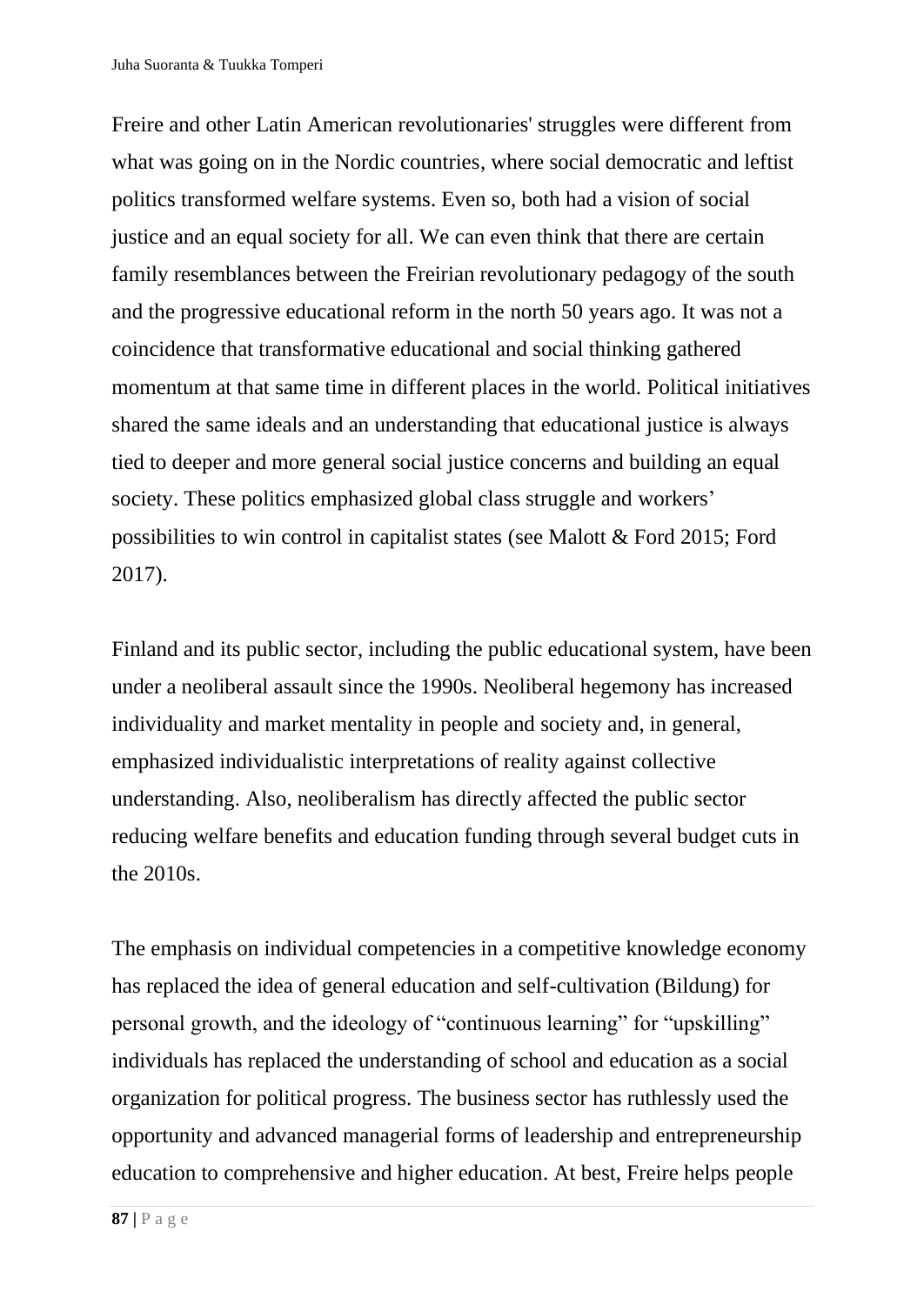understand these developments and other intersectional factors of social reality such as class, gender, and ethnicity and overcome distorted impressions and ideologies of various kinds. As Villacañas de Castro (2016) has pointed out, Freire's

critical pedagogy consists of the educational effort to overcome the phenomenal forms which lie suspended as a superficial plane of effects which block the people's access both to an adequate understanding of the causal factors of reality and to the radical transformation that this understanding might afford them. This definition involves the implicit expectation that conscientizaçao should lead to an epistemological and a political moment. (p. 80–81, italics original.)

Thus, there seems less space for Freirian thoughts in the educational sector in Finland in the present. Zeitgeist is not on Freire's side, and he will probably live on the fringes of the Finnish educational scheme in the future, too. Actors in the non-formal educational sector who still apply Freire's ideas are rare exceptions to the rule. They feel that Freirian praxis benefits them and other progressiveminded people in their separate struggles for a better world. They learn joint responsibility and participatory and critical approaches to read the word and the world in their democratic organizing and realize that with Freire, they are never alone but surrounded by the global Freirian community. In non-formal adult education and various progressive social movements and pockets of resistance, e.g., in climate change, social and economic justice, gender and peace movements, they continue to reinvent Freire just like he hoped.

### **Disclosure statement**

The authors reported no potential conflict of interest.

### **Funding**

The Kone Foundation supported the work of author Tuukka Tomperi.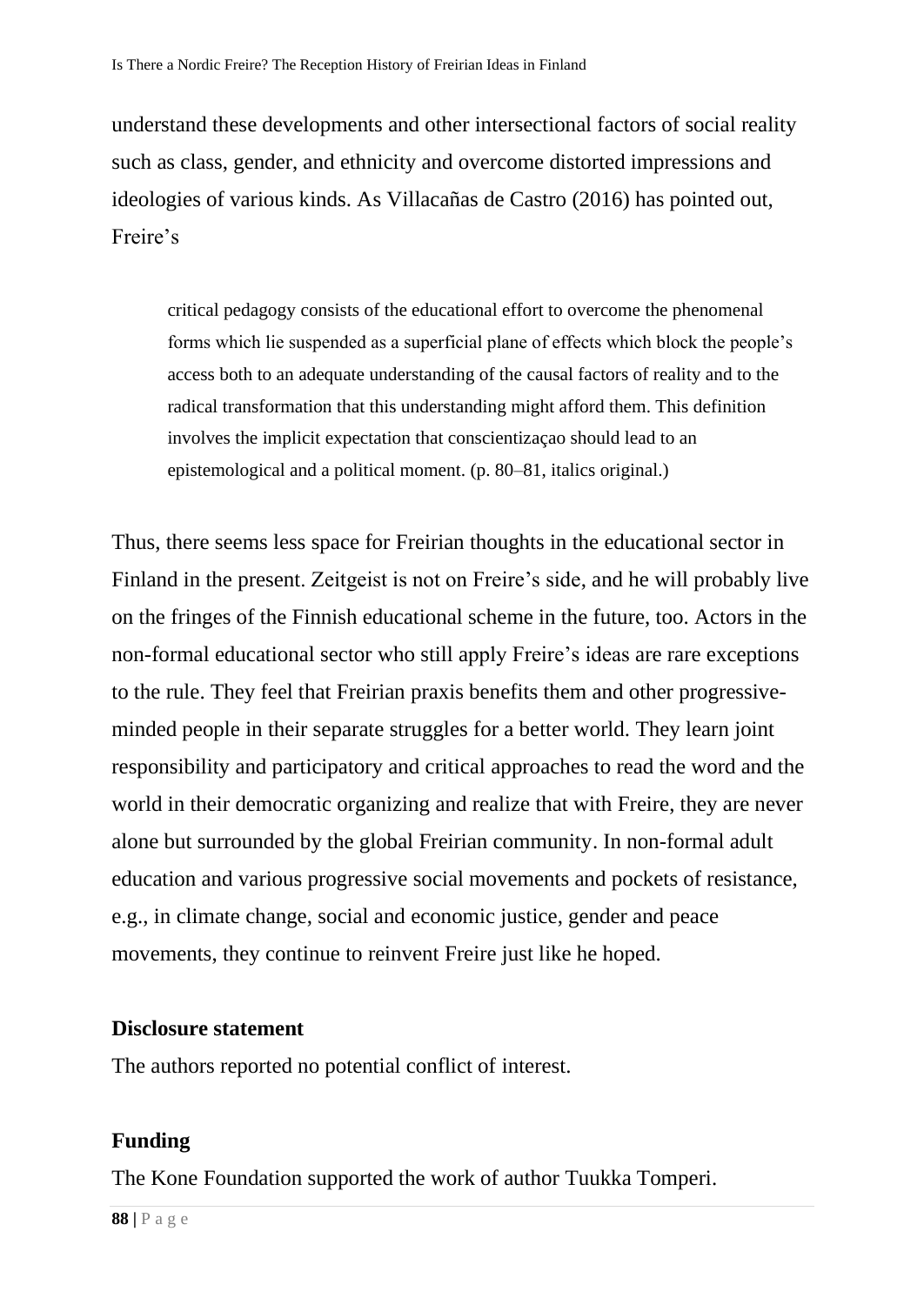#### **Notes**

<sup>1</sup> Anglo-American critical pedagogy was developed in close proximity to Freire and his thought. Many pedagogical theorists of Latin American origin, as well as several European and North American researchers, introduced Freire's ideas to wide academic and educational audiences in Northern hemisphere – for instance, Carlos Alberto Torres, Donaldo Macedo, Rosa Maria Torres, Peter McLaren, Henry Giroux, Paula Allman, Peter Mayo, Ira Shor, bell hooks, Antonia Darder, Glenn Rikowski, Dave Hill, and Mike Cole. On the translations and commentaries of Freire's work, see, e.g., (Gadotti, 1994, pp. 71–82).

<sup>2</sup> The seminal work by Jürgen Habermas, *Erkenntnis und Interesse* (*Knowledge and Human Interests*), with its distinction of *technical*, *practical*, and *emancipatory* interests of knowledge, was published in 1968. Alongside many other evolving perspectives and rising theorists of the time, Freire's work is aptly placed within the then novel movement of emancipatory social, educational and philosophical criticism, which Habermas (1971, 310) describes as striving for *self-reflection* in order to free subjects from contingent social and ideological relations of dependency and domination.

 $3$ In the spirit of this solidarity, within a few months, more than 20,000 Finnish people joined the Finland–Chile Friendship Society, which was founded in 1973 (Pirttijärvi 1998). Finnish diplomats helped victims of political persecution to escape from Chile to Europe. Finland welcomed around 200 Chilean refugees, and they were the first-ever political refugees received by an official Finnish governmental decision (Hiilamo 2010).Contemporary documentary materials from Finland, including news reels and interviews, have been collected by the Finnish broadcasting company (YLE) in the net, for instance: [https://yle.fi/aihe/artikkeli/2019/04/30/yhtenaista-kansaa-ei-voi-koskaan-voittaa-chilen](https://yle.fi/aihe/artikkeli/2019/04/30/yhtenaista-kansaa-ei-voi-koskaan-voittaa-chilen-kansainvalinen)[kansainvalinen](https://yle.fi/aihe/artikkeli/2019/04/30/yhtenaista-kansaa-ei-voi-koskaan-voittaa-chilen-kansainvalinen)

<sup>4</sup> The record got its name from a song that was based on adapted translation of the poem Almería by Pablo Neruda, see: [https://www.antiwarsongs.org/canzone.php?id=56759&lang=en.](https://www.antiwarsongs.org/canzone.php?id=56759&lang=en)

<sup>5</sup>Notable book publications of the time include *Kolmas maailma. Uutta proosaa espanjankielisestä Amerikasta* (1966, "Third world. A collection of new Hispanoamerican prose"), *Kello 0. Latinalaisen Amerikan runoja ja runoelmia* (1969; "0 o'clock. Poetry from Latin America"), Olli Alho, *Latinalaisen Amerikan haaste* (1969, "The Challenge of Latin America"), Johan von Bonsdorff, *Latinalainen Amerikka* (1969, "Latin America"), Jyrki Lappi-Seppälä, *Toinen Amerikka – kolmasosa kolmatta maailmaa* (1969, "The Other America—A Third of the Third World"), Matti Rossi, *Väkivallan vuosi: Matka Latinalaiseen Amerikkaan* (1970, "The Year of Violence: A Journey in Latin America"), Sven Lindqvist, *Heittovarjo. Latinalainen Amerikka 1970-luvun kynnyksellä* (1970, translation of *The Shadow: Latin America Faces the Seventies*), André Gunder Frank, *Kapitalismi ja alikehitys Latinalaisessa Amerikassa* (1971, translation of the *Capitalism and Underdevelopment in Latin America*), Osmo Apunen, *Vaihtoehtona vallankumous* (1971, "Revolution as an Alternative"), Terttu Oroza, *Bolivian päiväkirja* (1971, "A Diary from Bolivia")—in addition to many other new Finnish books and timely translations.

<sup>6</sup>*Pedagogik för förtryckta* (1972, Pedagogia do oprimido/Pedagogy of the Oppressed), *Kulturell kamp för frihet* (1974, Ação cultural para a liberdade/Cultural Action for Freedom), *Utbildning för befrielse*  (1975, Educação como prática da liberdade/Education for Critical Consciousness), and *Pedagogik i utveckling* (1978, Cartas à Guiné-Bissau/Pedagogy in Process). The first Swedish dissertation (and thus the first research monograph) on Freire, Jan-Erik Perneman's *Medvetenhet genom utbildning* (Consciousness through education), was also finished early on, in 1977.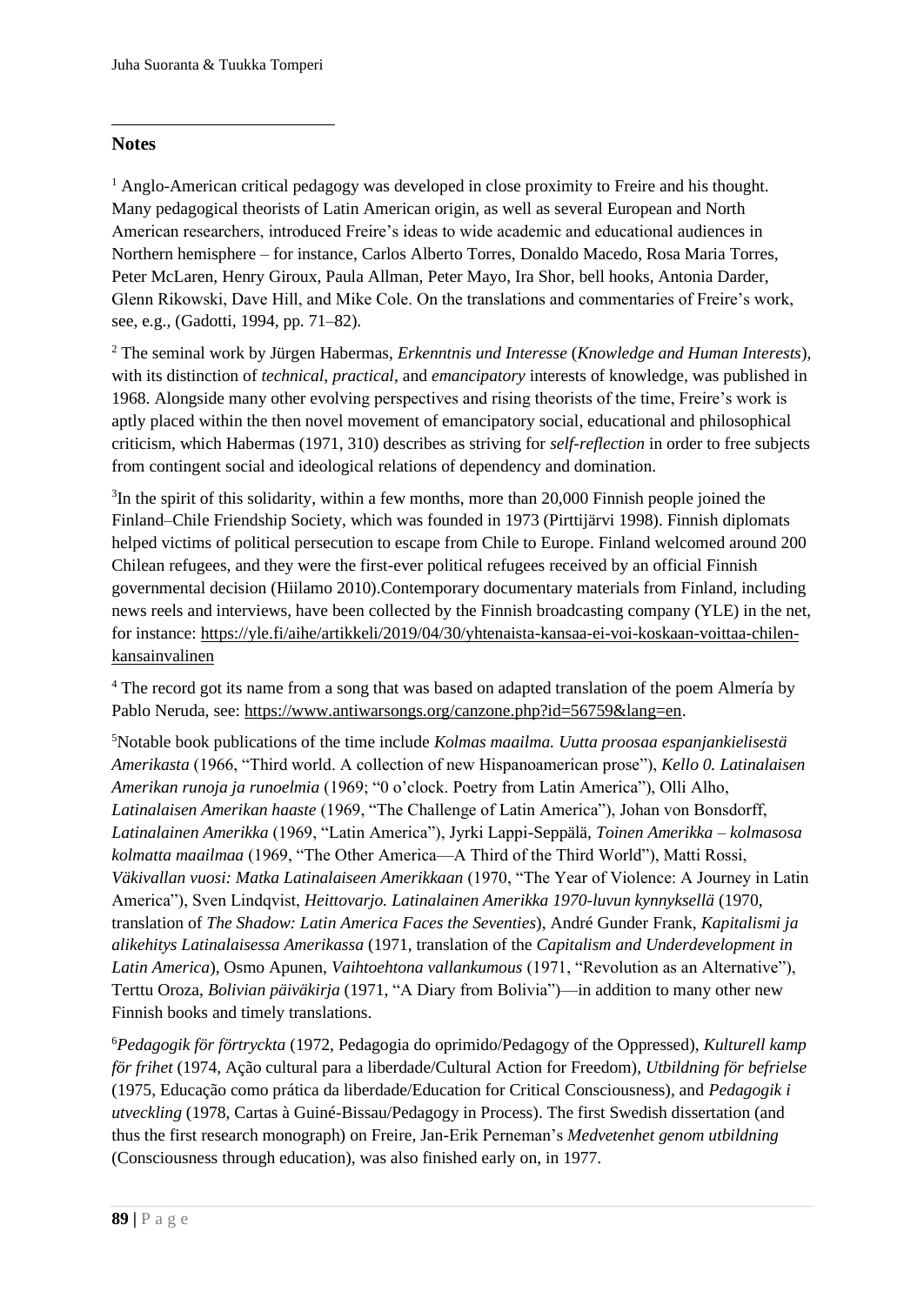<sup>7</sup> See the wikipedia-article and a picture of the sculpture: [https://en.wikipedia.org/wiki/Efter\\_badet](https://en.wikipedia.org/wiki/Efter_badet)

<sup>8</sup> One of the connections mentioned was the book *Den dolda läröplanen* (The hidden curriculum) by Swedish educational sociologist Donald Broady. The book was read in university courses and then translated co-operatively by some of the participants, among them one of our informants (it was published in Finnish in 1986).

<sup>9</sup> Among the Finnish research and academic literature discussing Freire before the 2000s, at least the following merit a mention: Fried (1975); Tuominen (1975, 1979a, 1979b); Hiivala-Jakku (1976); Engeström (1984); Matikainen (1986); Tamminen-Piippo (1988); Pikkarainen (1989, 1992); Komulainen (1990); Karjalainen (1993); Kemppainen (1996, 1997; 1999); Pekama (1998); Suortti (1999).

<sup>10</sup> See also Hannula 2000a; 2001.

<sup>11</sup> E.g. see Finnish translation of Peter McLaren's book *Che Guevara, Paulo Freire and the Pedagogy of the Revolution* (Che Guevara, Paulo Freire ja vallankumouksen pedagogiikka, 2009), Juha Suoranta's introduction to critical educational theory *Radikaali kasvatus* ("Radical Education", 2005), a book on critical research methods (Suoranta & Ryynänen, 2014) and edited books consisting of mainly young Finnish scholars' articles on specific themes of critical pedagogy (Kiilakoski, Tomperi & Vuorikoski, 2005; Aittola, Eskola & Suoranta, 2007, Lanas, Niinistö & Suoranta, 2008, Moisio & Suoranta, 2009).

<sup>12</sup> See<https://paulofreirefinland.wordpress.com/>

<sup>13</sup> There are some reviews on different areas, however (for instance in minor thesis and diploma studies), see, e.g., Matikainen (1986); Laakso (1989); Corander (1993); Karjalainen (1993); Ståhle (1993); Riekki (1999); Hintikka (2000); Paasonen (2000); Karppinen & Räisälä (2002).

<sup>14</sup> See, e.g., Kekkonen's autobiography (Kekkonen, 1993, pp. 112–220).

<sup>15</sup> See, e.g., Saraneva (1991); Vuola (1991, 2008, 2019).

<sup>16</sup> See the publisher's page for the book (in Finnish):<https://like.fi/kirjat/freiren-kyydissa/>

<sup>17</sup> It might be worth note that the Finnish translation deliberately did not use the term "problem-based" education/learning" which used to be a common interpretation of Freire's idea in Finland (and misleading as such, because it frequently got mixed up with the "problem-based" teaching and learning method, PBL). Instead, it uses literal translation of "educação problematizadora"/ "problematizing education" (*problematisoiva kasvatus* in Finnish). This refers to teaching and learning that encounters the world as problematical, as something that can and *must*be questioned and thus transformed, instead of accepting knowledge and the world as something ready-made, stable and unproblematic.

<sup>18</sup> We already mentioned Broady's *Den dolda läroplanen* (translated into Finnish in the 1980s) which consists of essays written for the educational journal *KRUT Kritisk Utbildningstidskrift* (founded by Broady himself with others). In the essays he also discusses Freire's early influence in Sweden (see for instance, Broady, 1986, pp. 89–91).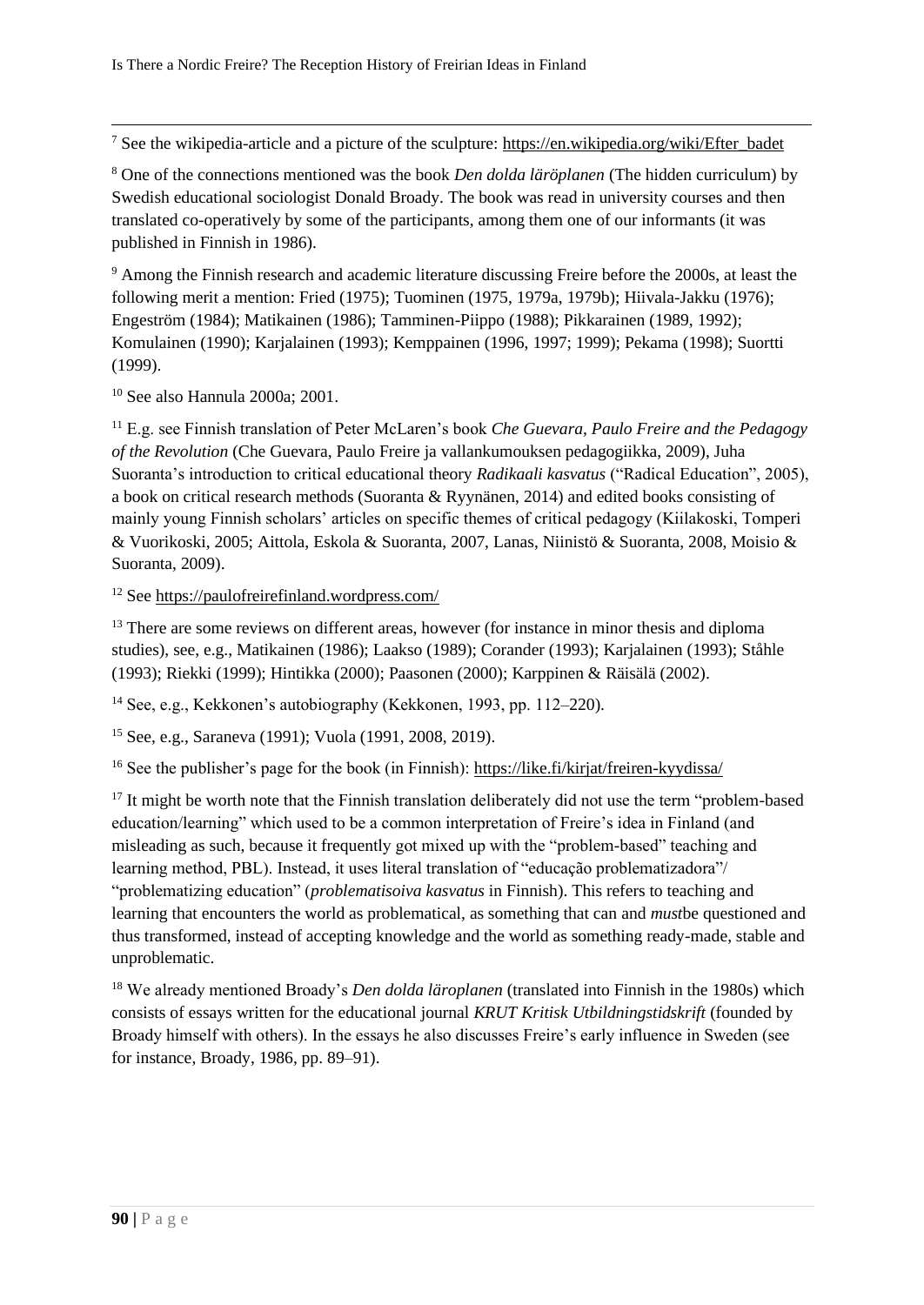#### **References**

- Ahonen, T 2004, Johdanto: kontekstuaalinen teologia [Introduction: contextual theology], in T Ahonen & J Komulainen (eds), *Teologian ilmansuuntia* [Directions of theology], Gaudeamus, Helsinki.
- Ahteenmäki-Pelkonen, L 1997, *Kriittinen näkemys itseohjautuvuudesta. Systemaattinen analyysi Jack Mezirowin itseohjautuvuus käsityksistä* [Critical view on self-directed learning. Systematical analysis of Jack Mezirow's conception of self-direction], University of Helsinki, Helsinki.
- Aittola, T, Eskola, J, & Suoranta, J (eds) 2007, *Kriittisen pedagogiikan kysymyksiä* [Questions in Critical Pedagogy], University of Tampere, Tampere.
- Akkari, A, & Mesquida, P 2008, Paulo Freire: Building a Multicultural Pedagogy for Silenced Voices, in Akkari, A, & Dasen, P (eds), *Educational Theories and Practices from the Majority World*, Sage, Thousand Oaks.
- Alves, M 1974,*Kapinoitsijan päiväkirja* (A Grain of Mustard Seed), Tammi, Helsinki.
- Anttila, E2003, *A Dream journey to the unknown. Searching for dialogue in dance education*. Dissertation. Retrieved from<https://helda.helsinki.fi/handle/10138/33789>
- Atkinson, R, & Flint, J 2004, Snowball Sampling, in Lewis-Beck, M, Bryman, A, & Futing, T (eds), *The SAGE Encyclopedia of Social Science Research Methods*, Sage, Thousand Oaks.
- Au, W 2018, *A Marxist Education. Learning to Change the World*, Haymarket Books, Chicago.
- Broady, D 1986, *Piilo-opetussuunnitelma. Mihin koulussa opitaan* (Den dolda läroplanen) [The Hidden Curriculum], Vastapaino, Tampere.
- Corander, A 1993, *Lähimmäisyys, yhteisöllisyys ja diakonia: raportti vapautuksen pedagogisesta diakoniakasvatuksen kokeiluprojektista* [Humanity, community and diaconia: report of a liberation pedagogy project in diacony education],Diaconia College of Helsinki, Helsinki.
- Darder, A 2002, *Reinventing Paulo Freire. A Pedagogy of Love*, Westview, Boulder.
- Darder, A 2018, *The Students Guide to Freire's* Pedagogy of the Oppressed, Bloomsbury, London & New York
- Engeström, Y 1984, Oppimaan oppimisen edellytykset [The Conditions for learning to learn], *Aikuiskasvatus,* vol. 4, no. 2, pp. 77–82.
- Escobar, M., Fernandez, A. Guevara-Niebla, G. with Freire P 1994, *Paulo Freire on Higher Education. A Dialogue at the National University of Mexico*, SUNY Press, New York.
- Ford, D 2017, Making Marxist pedagogy magical: From critique to imagination, or how bookkeepers set us free. Critical Education, vol. 8, no. 9, pp. 1-13. Retrieved fro[mhttp://ojs.library.ubc.ca/index.php/criticaled/article/view/186183](http://ojs.library.ubc.ca/index.php/criticaled/article/view/186183)
- Freire, P 1985, *The Politics of Education*, Bergin & Garvey, Massachusetts.
- Freire, P 2002, *Education for Critical Consciousness*, Continuum, New York.
- Freire, P 2005a, *Sorrettujen pedagogiikka* (Pedagogia do oprimido/Pedagogy of the Oppressed). trans. Kuortti, J, ed. Tomperi, T, Vastapaino, Tampere.
- Freire, P 2005b, *Pedagogy of the Oppressed*, Continuum, New York.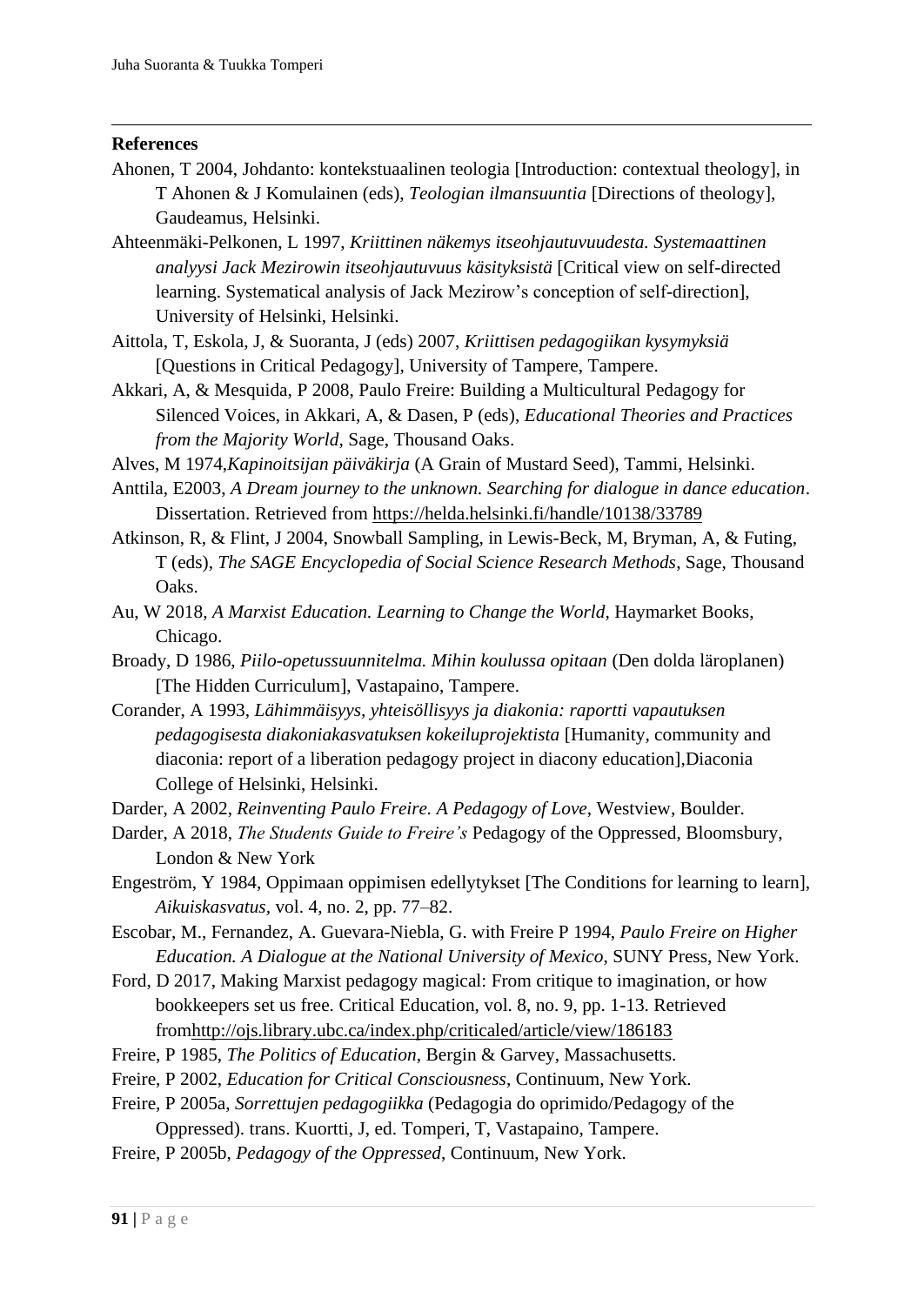- Freire, P & Shor, I 1987, *A Pedagogy for Liberation: Dialogues on Transforming Education,* Macmillan, London.
- Fried, A 1975, Kasvatus vapauteen Paulo Freiren opetusmenetelmä [Education for freedom – The teaching method of Paulo Freire]. *Vartija*, vol. 87 no. 4, pp. 176–184.
- Gadotti, M 1994, *Reading Paulo Freire: His Life and Work,* SUNY Press, Albany.
- Glaesser, J 2018, Competence in educational theory and practice: a critical discussion. *Oxford Review of Education*, vol. 45, no. 1, pp. 70–85.
- Habermas, J 1971, *Knowledge and Human Interests*, Beacon Press, Boston.

Hannula, A 1998, *Tiedostaminen ja muutos Paulo Freiren ajattelussa. Systemaattinen analyysi Sorrettujen pedagogiikasta* [Awareness and change in Paulo Freire's thought. Systematical analysis of the Pedagogy of the Oppressed], Post-graduate thesis. University of Helsinki Department of Education, Helsinki.

- Hannula, A 2000a, Sorrettujen vai kaikkien ihmisten pedagogiikkaa? [Pedagogy for the oppressed or for everyone?], *Aikuiskasvatus,* vol. 20, no. 3, pp. 240–242.
- Hannula, A 2000b, *Tiedostaminen ja muutos Paulo Freiren ajattelussa. Systemaattinen analyysi Sorrettujen pedagogiikasta* [Awareness and change in Paulo Freire's thought. Systematical analysis of the Pedagogy of the Oppressed]. Dissertation, University of Helsinki. Retrieved from

<http://ethesis.helsinki.fi/julkaisut/kas/kasva/vk/hannula/tiedosta.pdf>

- Hannula, A 2001, Kritiikin ja toivon pedagogi [Pedagogue of critique and hope]. *niin & näin,* vol. 29, no. 2, pp. 64–70.
- Hiilamo, H 2010, Kuoleman listat: suomalaisten salainen apu Chilen vainotuille [The death lists: secret Finnish help for the persecuted Chileans], Otava, Helsinki.
- Hiivala-Jakku, R 1976, *Freiren pedagogiikasta* [On Freire's pedagogy], Aikuis- ja nuorisokasvatuksen laitoksen julkaisuja 8, Tampereen yliopisto, Tampere.
- Hintikka, A.-M 2000, *Erilaisesta oppijasta erinomaiseksi oppijaksi: kokemuksia erilaisesta opettamisesta ja erilaisesta oppimisesta* [From a different learner to an excellent learner: experiences of teaching and learning differently], Helsingin seudun erilaiset oppijat, Helsinki.
- Jaakkola, J, Pulma, P, Satka, M, & Urponen, K 1994, *Armeliaisuus, yhteisöapu, sosiaaliturva. Suomalaisen sosiaalisen turvan historia* [The history of Finnish social security], Sosiaaliturvan keskusliitto, Helsinki.
- Jauhiainen, K, Juvas, K, Kairamo, K, & Varsa, A 1984, *Nicaragua – maakatsaus* [Nicaragua – country review], The Society of Developmental Geography, Helsinki.
- Kakko, L 1988, *Rauhankasvatus ja aikuiskasvatuksen mahdollisuudet* [Peace education and the possibilities of adult education], University of Tampere, Tampere.
- Karjalainen, A 1993, Paulo Freiren pedagogiikka ala-asteella [Paulo Freire's pedagogy at the primary school], Graduate thesis. University of Oulu Department of Teacher Education, Oulu.
- Karppinen, L. & Räisälä, E.-L 2002, Arkipäivän kapinaa: YK-liiton maailmankansalaisen kypsyyskoe ja sen ohjaajat yhteiskunnallisen tiedostamisen ja toiminnan tukijoina [Everyday rebellion: UN-association's world citizen's test and its' instructors as guides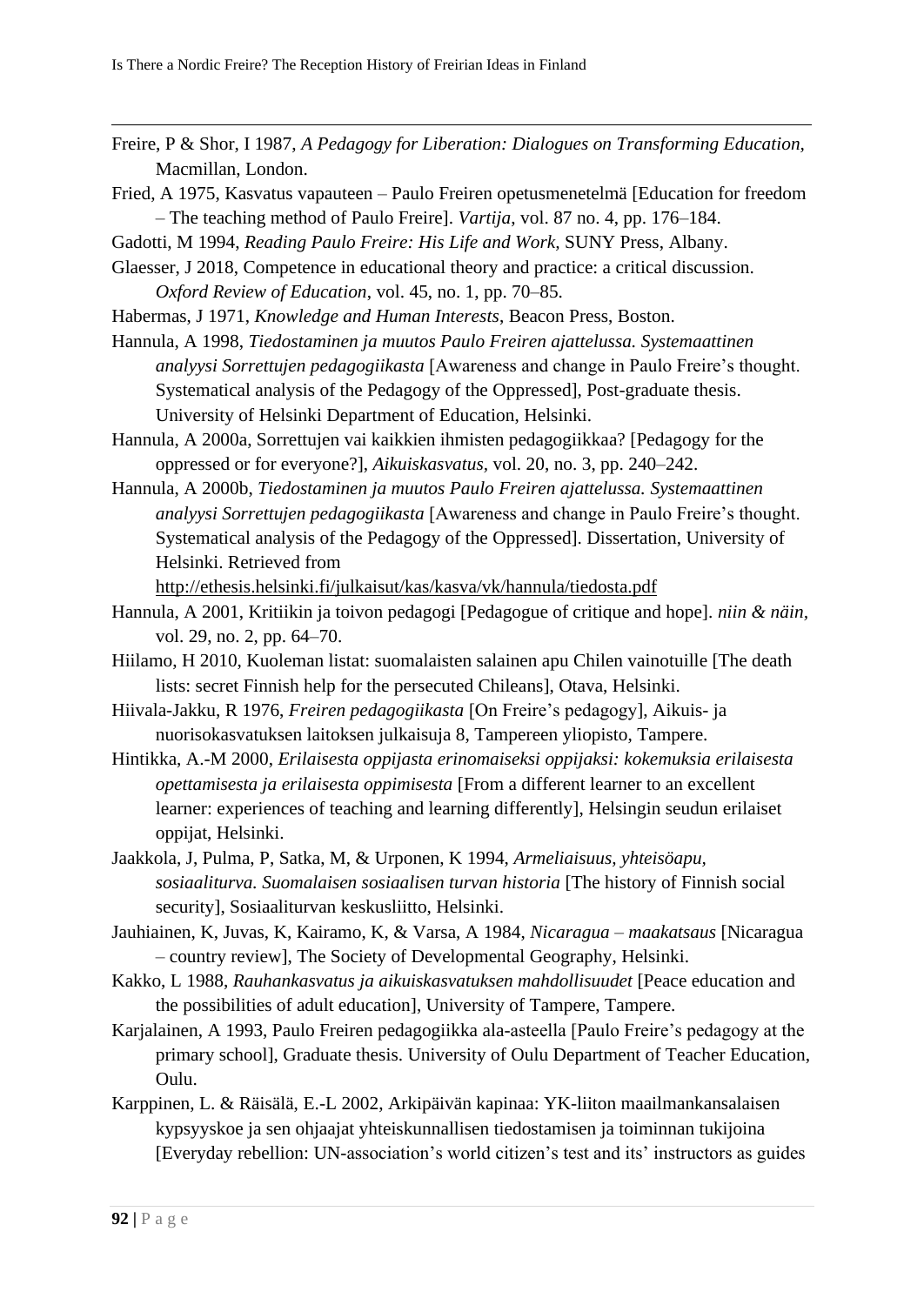for social awareness and action], Graduate thesis. University of Oulu Department of Education and Teacher Education, Oulu.

- Kastari, P.-L 2001, *Mao, missä sä oot? Kiinan kulttuurivallankumous Suomen 1960-luvun keskusteluissa* [Mao, where are you? The Chinese cultural revolution in the Finnish debates of the 1960s], SKS, Helsinki.
- Kekkonen, H 1993, *Rauhan siltaa rakentamassa* [Building the bridge of peace], Kirjapaja, Helsinki.
- Kemppainen, H 1996, *Freire-pedagogiikka: "hiljaisuuden kulttuurissa elävien" kouluttamisesta yrittäjyyskasvatukseen* [Freire-pedagogy: from teaching those who live in 'the culture of silence' to enterprenialship education], Salario, Pori.
- Kemppainen, H 1997, *Paulo Freire-pedagogiikka: tie elinikäiseen oppimiseen* [Paulo Freire pedagogy: the road to lifelong learning], Graduate thesis. University of Tampere Department of Education, Tampere.
- Kemppainen, H 1999, Kunnianosoitus Paulo Freirelle [A tribute to Paulo Freire]. *Aikuiskasvatus,* vol 19, no. 2, pp. 174–177.
- Kiilakoski, T, Tomperi, T, & Vuorikoski, M (eds) 2005, *Kenen kasvatus? Kriittinen pedagogiikka ja toisinkasvatuksen mahdollisuus* [Whose education? Critical pedagogy and the possibility of educating otherwise], Vastapaino, Tampere.
- Kirylo, J 2013, *Paulo Freire. The Man from Recife*, Peter Lang, New York.
- Kirylo, J 2020, ed., *Reinventing Pedagogy of the Oppressed*, Bloomsbury, New York.
- Komulainen, K 1990, Paulo Freiren dialektinen kasvatusfilosofia ja nykyinen kasvatustilanne [Paulo Freire's dialectical philosophy of education and the present educational situation], in Hilpelä, J, Paakkola, E & Suortti, J (eds), *Kasvatusfilosofisia näkemyksiä kasvatuksen tutkimukseen* [Views of educational philosophy for the research of education], University of Oulu, Oulu.
- Kotilainen, S 2004, *Toimijaksi tietoverkoissa: raportti kansalaislähtöisen verkkoviestinnän mahdollisuuksista* [Becoming an activist in digital networks: report on the possibilities of citizen-initiated communication in the web], University of Tampere, Tampere.
- Kuosmanen, V 2016, Paulo Freire tuli kylään. *Sosiaalipedagogiikka.fi.* Retrived from http://www.sosiaalipedagogiikka.fi/paulo-freire-tuli-kylaan/
- Kurki, L 1991a, Latinalais-amerikkalaisen kasvatustieteen metodologisia erityispiirteitä [Special methodological features of Latin American educational science], *Kasvatus,* vol. 22, no. 1, pp. 57–61.
- Kurki, L 1991b, *Persoonakeskeinen kasvatus* [Personalistic education], University of Tampere, Tampere.
- Kurki, L 2000, *Sosiokulttuurinen innostaminen. Muutoksen pedagogiikka* [Sociocultural activation. Pedagogy for change], Vastapaino, Tampere.
- Kurki, L 2002, *Persoona ja yhteisö. Personalistinen sosiaalipedagogiikka* [Person and community. Personalistic social pedagogy], SoPhi, Jyväskylä.
- Kurki, L 2005, Sosiokulttuurinen innostaminen yhteisöjen rakentajana [Sociocultural activation as a builder of communities], in Kiilakoski, T, Tomperi, T, & Vuorikoski, M (eds), *Kenen kasvatus? Kriittinen pedagogiikka ja toisinkasvatuksen mahdollisuus*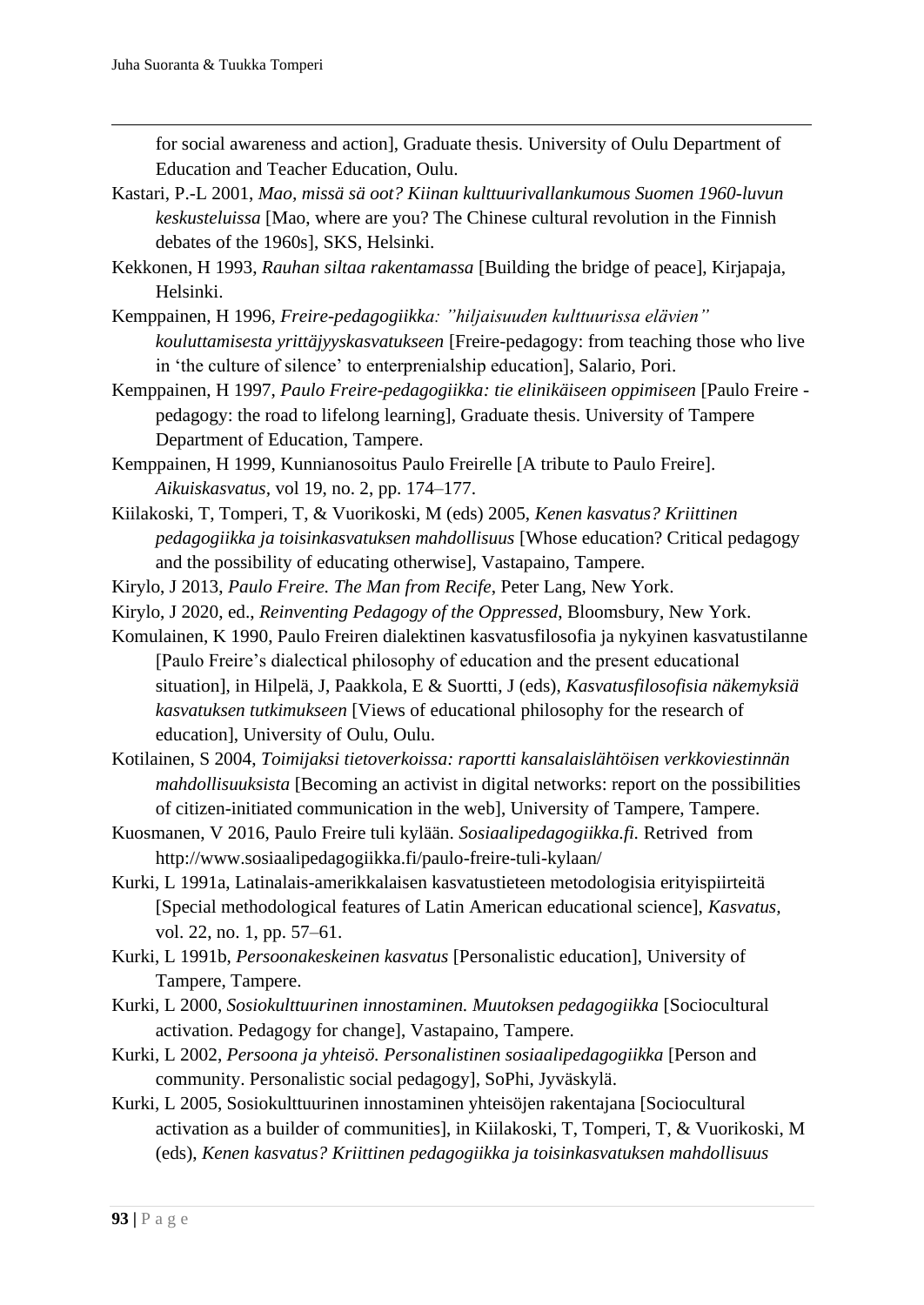[Whose education? Critical pedagogy and the possibility of educating otherwise], Vastapaino, Tampere.

Laakso, M 1989, *Steiner-, Freire- ja Freinet-menetelmien soveltamisesta peruskouluun: vaihtoehtopedagogiikan kurssilla olleiden opettajien mielipiteitä ja ongelmia* [Applying Steiner-, Freire- and Freinet-methods in elementary school: opinions and problems of teachers who participated in a course of alternative pedagogies], Graduate thesis. University of Turku Department of Education, Turku.

Lake, R & Kress, T (2013), eds., *Paulo Freire's Intellectual Roots*. Bloomsbury, New York.

- Lanas, M, Niinistö, H & Suoranta, J (eds) 2008, *Kriittisen pedagogiikan kysymyksiä 2* [Questions in Critical Pedagogy 2], University of Tampere, Tampere.
- Larsson, S & Nordvall, H 2010, *Study Circles in Sweden. An Overview with a Bibliography of International Literature*, Linköping University Electronic Press, Linköping.
- Lehtimaja, L 2006, *Freiren kyydissä* [In Freire's ride], Like, Helsinki.
- Malott, C & Ford, D 2015, *Marx, Capital, and Education. Towards a Critical Pedagogy of Becoming*. Peter Lang, New York.
- Matikainen, M 1986, Dialogipedagogiikkaa vankilassa [Dialogical pedagogy in a prison], Graduate thesis, University of Helsinki Department of Education, Helsinki.
- Mayo, P 2008, *Liberating Praxis. Paulo Freire's Legacy for Radical Education and Politics*, Sense Brill, Amsterdam.
- McLaren, P 2000, *Che Guevara, Paulo Freire and the Pedagogy of the Revolution*, Rowman & Littlefield, Lanham.
- McLaren, P 2015, *The Pedagogy of Insurrection. From Resurrection to Revolution*. Peter Lang, New York.
- Moisio, O.-P, & Suoranta, J (eds) 2009, *Kriittisen pedagogiikan kysymyksiä 3* [Questions in Critical Pedagogy 3]. University of Tampere, Tampere.
- Morgan, D 2008, Snowball Sampling, in Given, L (ed.), *The SAGE Encyclopedia of Qualitative Research Methods*, Sage, Thousand Oaks.
- Paasonen, M 2000, *Katso. Kuuntele. Kokeile. Sorrettujen teatteri pedagogisena välineenä opettajankoulutuksessa* [Look. Listen. Experiment. The theater of the oppressed as a pedagogical tool in teacher education], Graduate thesis, University of Oulu Department of Teacher Education, Oulu.
- Pekama, H 1998, Yhdessä oppien ja kriittisesti tiedostuen kohti tasa-arvoisempaa tulevaisuutta. Paulo Freiren pedagogiikka dialogi-käsitteen kautta tarkasteltuna [Learning together for critical awareness towards a more equal future. Paulo Freire's pedagogy seen through the concept of dialogue], Graduate thesis, University of Oulu Department of Teacher Education, Oulu.
- Peters, M & Besley, T 2015, eds., *Paulo Freire. The Global Legacy*, Peter Lang, New York.
- Pikkarainen, E 1989, Tietoistuminen, vapautuminen, ihmistyminen [Becoming conscious, liberated and humane], Graduate thesis, University of Oulu. Department of Behavioural Sciences, Oulu.
- Pikkarainen, E 1992, Johdatusta Paulo Freiren pedagogiikkaan [Introduction to Paulo Freire's pedagogy]. University of Oulu, Oulu.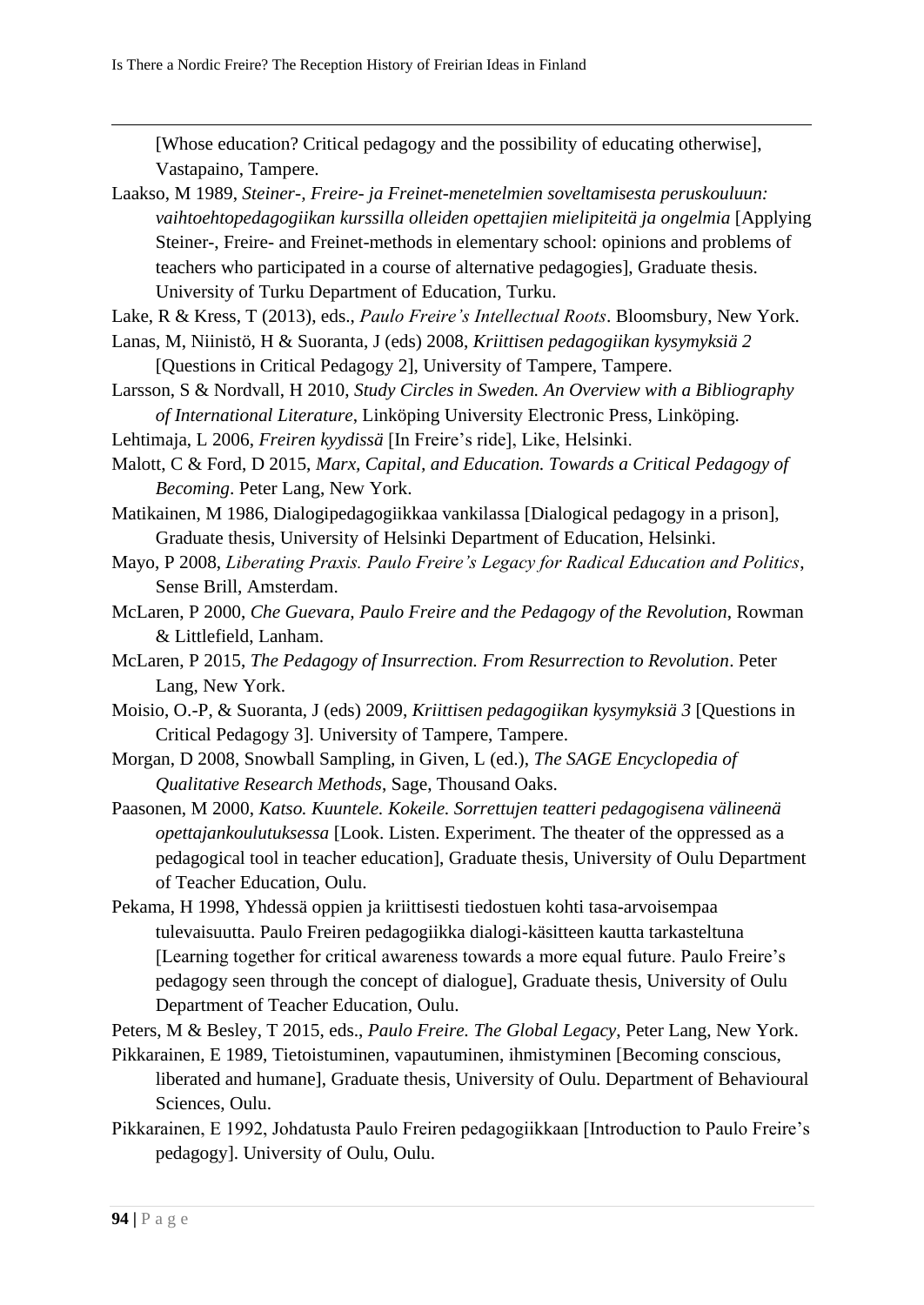- Pirttijärvi, J 1998, Ystävyyttä ja solidaarisuutta [Friendship and solidarity], in Pakkasvirta, J, & Aronen, J (eds.), *Kahvi, pahvi ja tango. Suomen ja Latinalaisen Amerikan suhteet* [Coffee, cardboard, and tango. The relationship of Finland and Latin America], Gaudeamus, Helsinki.
- Pärssinen, M 2002, Latin American Studies in Finland: Past Trends and New Perspectives. *Revista Europea de Estudios Latinoamericanos y del Caribe*, vol .72, pp. 105–113.
- Raassina, A 1990, *Lukutaito ja kehitysstrategiat. Kolme vuosikymmentä Unescon lukutaitopolitiikkaa* [Literacy and development strategies. Three decades of Unesco's policies of literacy]. University of Jyväskylä, Jyväskylä.
- Raunu, J 2004, Vapautuksen teologiaa ja uskonnon vapaakauppaa Latinalaisessa Amerikassa [Liberation theology and free trade of religion in the Latin America], in Ahonen, T, & Komulainen, J (eds) *Teologian ilmansuuntia* [Directions of theology], Gaudeamus, Helsinki.
- Renfors, A, & Suoranta, J 2018, Miracle on Ice. Sociological Understanding of the Finnish Schooling Model. In McLaren, P & SooHoo, S (eds.), *Radical Imagine-Nation. Public Pedagogy & Praxis*, Peter Lang, New York.
- Riekki J 1999, *Kahdet linssit – maailmaanorientoitumistavan tiedostamisen merkitys Augusto Boalin Sorrettujen teatterin metodin tiedostamis- ja toimintaprosessissa* [Two lenses – the meaning of world-orientation consciousness in the awareness and action processes in the Augusto Boal's theather of the oppressed -method], Graduate thesis, University of Oulu, Oulu.
- Saraneva, T 1991, *Oikeudenmukaisuuden nälkä. Vapautuksen teologian haaste meille* [Hunger for justice. The challenge of the liberation theology]. Helsinki: Kirjapaja.
- Ståhle, P 1993, *Pedagogisia vaihtoehtoja* [Pedagogical alternatives]*.* Helsinki: University of Helsinki.
- Suoranta, J 2003, *Kasvatus mediakulttuurissa* [Education in media culture], Vastapaino, Tampere.
- Suoranta, J 2005, *Radikaali kasvatus* [Radical Education], Gaudeamus, Helsinki.
- Suoranta, J 2019, *Paulo Freire: sorrettujen pedagogi* [Paulo Freire: pedagogue of the oppressed], Into, Helsinki.
- Suoranta, J 2021, Paulo Freire's Spirit Has Guided my Work. *Revista Ideação* vol 23, no. (1), pp. 187–201. http://e-revista.unioeste.br/index.php/ideacao/article/view/26706
- Suoranta, J & Ryynänen, S 2014, *Taisteleva tutkimus* [Activist and Insurgent Research], Into, Helsinki.
- Suortti, J 1999, Paulo Freire ja toiminnan pedagogiikka [Paulo Freire and the pedagogy of action], in Suoranta, J (ed.), *Nuorisotyöstä seikkailukasvatukseen* [From youth work to adventure education], Taju, Tampere.
- Swantz, M.-L 2004, *Aikani Afrikassa* [My Time in Africa], Ajatus-kirjat, Helsinki.
- Söderlund, L forthcoming, *Mukana kuvassa. Valokuvaus vapautuksen välineenä* [In the Picture. Photography as a Method of Liberation], Aalto University, Helsinki.
- Tamminen-Piippo, S 1988, Paulo Freiren pedagoginen ajattelu ja käytäntö ja niiden merkitys 1980-luvulla [Paulo Freire's pedagogical thinking and practice, and their significance in the 1980s], Graduate thesis, University of Tampere, Tampere.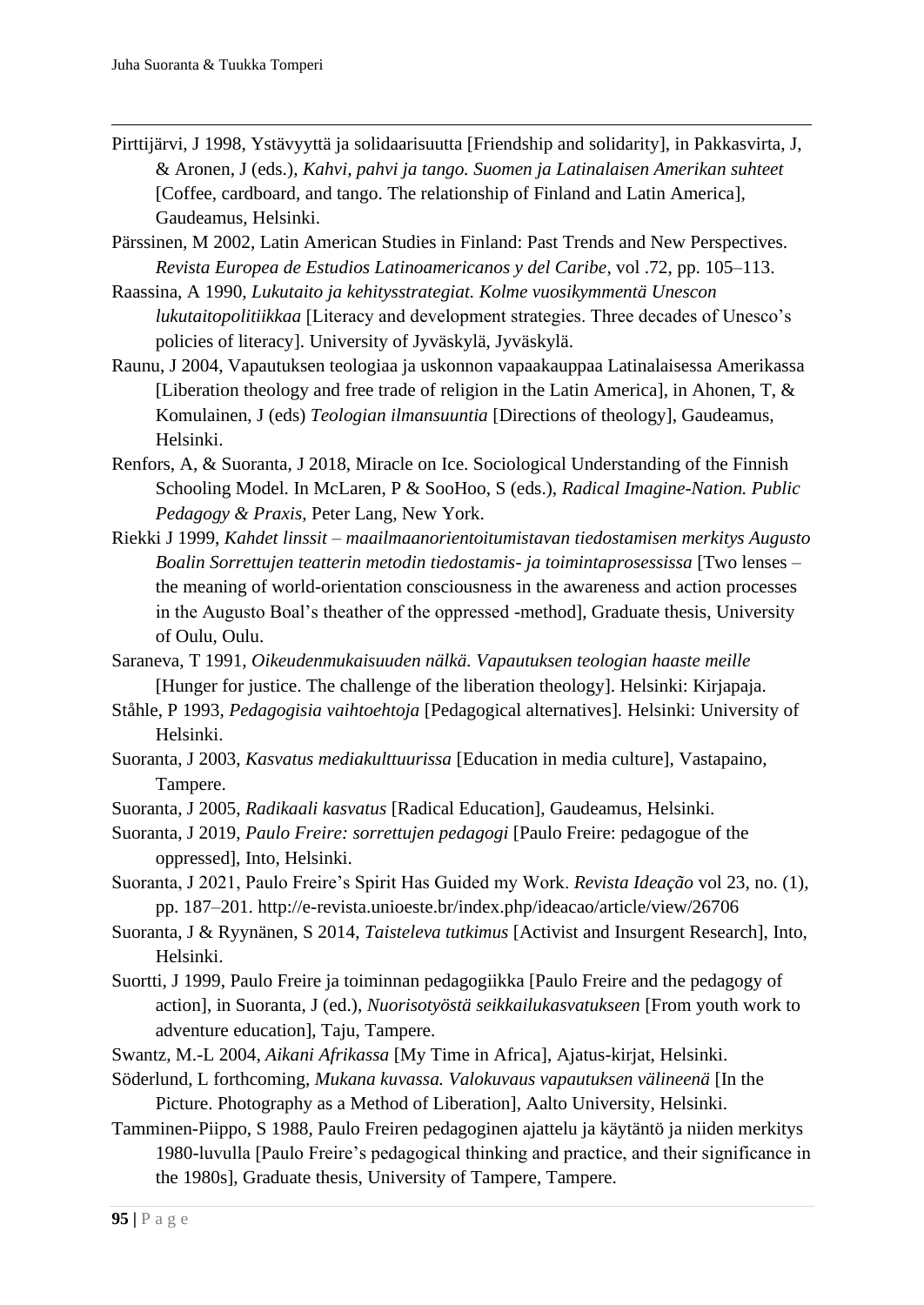Tight, M 2019, *Documentary research in the social sciences*, Sage, London.

- *Toimintaan Freiren kanssa. Opas* Sorrettujen pedagogiikkaan 2012, [Action with Freire. A Guide to the Pedagogy of the Oppressed]. Demokraattinen Sivistysliitto, Helsinki. Retrieved from [https://issuu.com/sippokahmi/docs/freire\\_korjattu](https://issuu.com/sippokahmi/docs/freire_korjattu)
- Tomperi, T 2005, Johdanto Paulo Freiren *Sorrettujen pedagogiikkaan* [Introduction to Paulo Freire's *Pedagogy of the Oppressed*], in Freire, P, *Sorrettujen pedagogiikka* (Finnish translation of Pedagogy of the Oppressed), Vastapaino, Tampere.
- Tomperi, T, & Suoranta, J 2005, *Sorrettujen* jälkeen. Freiren kritiikistä, suomalaisesta vastaanotosta ja sovelluksista [After the *Oppressed*. On the criticism, Finnish reception and the applications of Freire], in Freire, P, *Sorrettujen pedagogiikka* (Finnish translation of Pedagogy of the Oppressed), Vastapaino, Tampere.
- Torres, C 2014, *First Freire. Early Writings in Social Justice Education*. Teachers College Press, New York.
- Torres, C 2019, ed., *The Wiley Handbook of Paulo Freire*. Wiley-Blackwell, London.
- Tuominen, V 1975, Paulo Freiren vapauttavasta pedagogiikasta [On Paulo Freire's liberating pedagogy], *Kasvatus,* vol. 6, no. 3, pp. 161–165.
- Tuominen, V 1979a, Kansanopistoko freireläinen? [Is the adult education centre a Freirean institution?] *Kansanopisto,* vol. 51, no. 5, pp. 24–25.
- Tuominen, V 1979a, Paulo Freiren vapauttavasta pedagogiikasta [On Paulo Freire's liberating pedagogy], Graduate thesis, College of Joensuu, Joensuu.
- Veiga, E 2019, Paulo Freire: como o legado do educador brasileiro é visto no exterior, BBC News Brazil, retrieved from<https://www.bbc.com/portuguese/brasil-46830942>
- Villacañas de Castro, L 2016, *Critical Pedagogy and Marx, Vygotsky, and Freire: phenomenal forms and educational action research*, Palgrave Macmillan, New York.
- von Bonsdorff, J 1986, *Kun Vanha vallattiin* [When the Old Student House was occupied], Tammi, Helsinki.
- Vuola, E1991,*Köyhien jumala. Johdatus vapautuksen teologiaan* [God of the poor. Introduction to liberation theology], Gaudeamus, Helsinki.
- Vuola, E 1997, *Limits of Liberation. Praxis as Method in Latin American Liberation Theology and Feminist Theology*, Annales Academiæ Scientiarum Fennicæ, Humaniora 289, Academia Scientiarum Fennica, Helsinki.
- Vuola, E2001, *La ética sexual y los límites de la praxis*, Abya-Yala/IEPALA, Madrid.
- Vuola, E 2008, Elossa vai kuollut? Katsaus latinalaisamerikkalaisen vapautuksen teologian nykytilaan [Alive or dead? A review of the Latin American liberation theology today]. *Teologinen Aikakauskirja,*vol. 113, no. 2,pp. 99–108.
- Vuola, E2019, Ei enää risti ja miekka? Uskonto ja politiikka Latinalaisessa Amerikassa [The cross and the sword no more? Religion and politics in Latin America] in Pesonen, H, Sakaranaho,T, & Paukkunen, S (eds.), *Uskonto ja maailmanpolitiikka* [Religion and world politics], Gaudeamus, Helsinki.